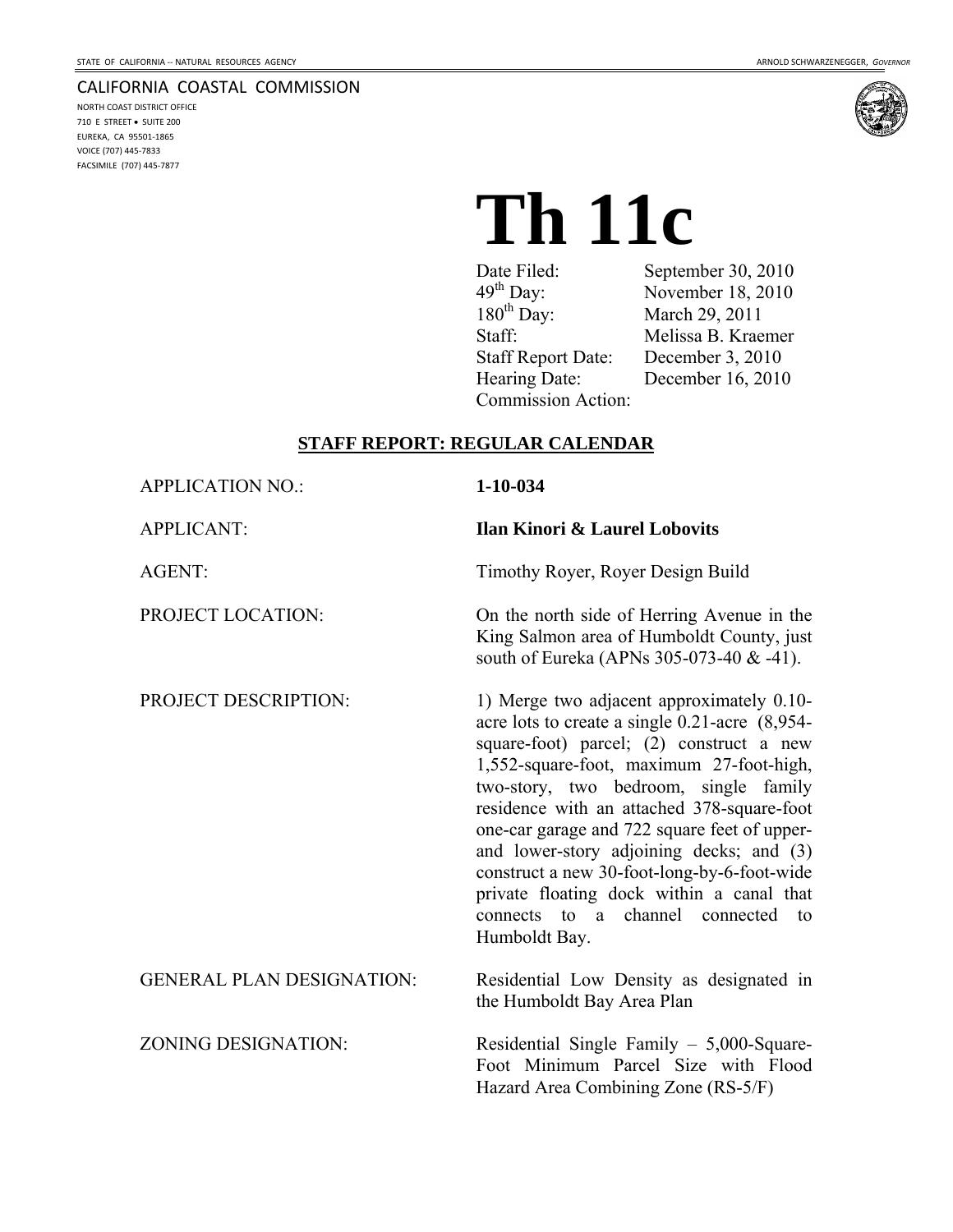| <b>LOCAL APPROVALS RECEIVED:</b>   | Notice of Merger & Determination of Status<br>Nos. NOM-09-19/DS-09-31, approved on<br>August 30, 2010.                                                                                                                                                                                                                                                                        |
|------------------------------------|-------------------------------------------------------------------------------------------------------------------------------------------------------------------------------------------------------------------------------------------------------------------------------------------------------------------------------------------------------------------------------|
| <b>OTHER APPROVALS:</b>            | U.S. Army Corps of Engineers Section 10<br>Rivers & Harbors Act Letter of Permission<br>(Pending); North Coast Regional Water<br>Quality Control Board (Pending);<br>State<br>Lands Commission Lease (unless state<br>tidelands are administered by the Bay<br>District); and Humboldt Bay Harbor,<br>Recreation, & Conservation District<br>Administrative Permit (Pending). |
| <b>SUBSTANTIVE FILE DOCUMENTS:</b> | Humboldt County Local Coastal Program                                                                                                                                                                                                                                                                                                                                         |

# **SUMMARY OF STAFF RECOMMENDATION:**

Staff recommends approval with conditions of the coastal development permit application for the proposed project on the basis that, as conditioned by the Commission, the project is consistent with the Chapter 3 policies of the Coastal Act.

The applicant proposes to 1) merge two adjacent approximately 0.10-acre lots to create a single 0.21-acre (8,954-square-foot) parcel; (2) construct a new 1,552-square-foot, maximum 27-foot-high, two-story, two bedroom, single family residence with an attached 378-square-foot one-car garage and 722 square feet of upper- and lower-story adjoining decks; and (3) construct a new 30-foot-long by 6-foot-wide private floating dock within a canal that connects to a channel (Fisherman's Channel) connected to Humboldt Bay. Project plans are attached as Exhibit Nos. 4-6.

The project site is located on vacant, undeveloped property on the north side of Herring Avenue in the King Salmon area of Humboldt County, just south of Eureka (APNs 305- 073-40  $\&$  -41) (Exhibit Nos. 1-3). The King Salmon subdivision consists of former tidelands that were partially filled during the mid-1900's and later subdivided, mostly into 25-foot-wide lots that were originally used for resort cabins. The tidelands were filled in a manner that created interior tidal channels within the subdivision, all of which connect to Fisherman's Channel, which ultimately leads to the open waters of Humboldt Bay. Many of the lots within the subdivision include shoreline along the tidal channels. Most of the lots in the residentially zoned neighborhood have been developed with single-family residences of varying sizes that display a variety of architectural styles.

The subject property consists of two adjacent vacant and undeveloped approximately 25 foot-wide to 33-foot-wide parcels, each ranging in depth between approximately 156 feet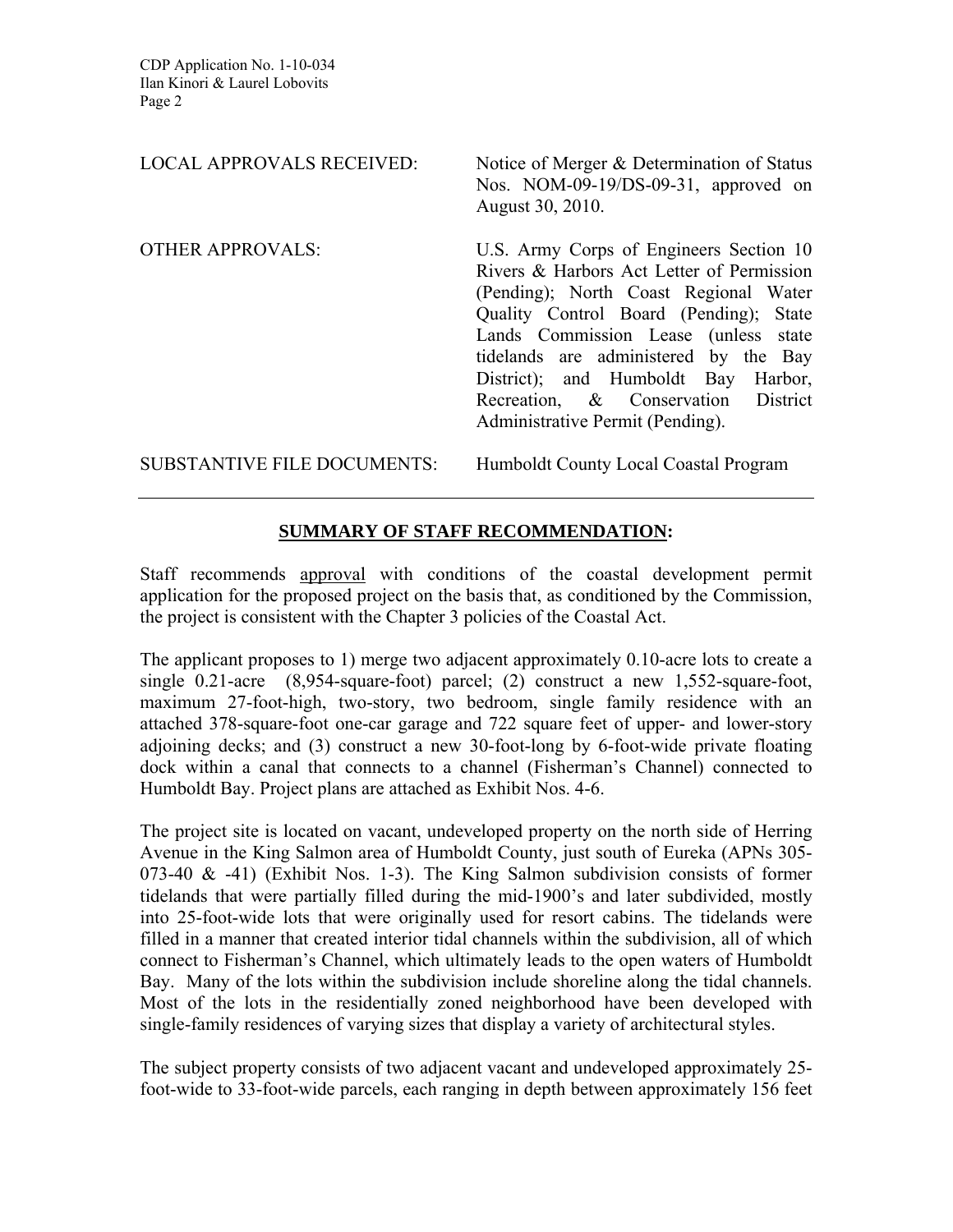to 202 feet deep, covering a total area of approximately 0.20-acre. The rear of the subject property abuts one of the interior boating canals of the subdivision. The roughly 67-foot northeasterly portion of the subject property adjacent to the channel is composed of an area of open water and adjoining wetland that is inundated by the tides to varying degrees. The lower, deeper portions of the channel are frequently inundated while the upper portions are rarely covered. Although an intertidal waterway, given its distance from the open waters of the bay, its denuded bottom, and the sparse ruderal vegetation along the upper tidal reach, the boating channel at the rear of the subject property does not constitute an environmentally sensitive habitat area (ESHA). The land area of the subject property also contains no known environmentally sensitive habitat. However, Fisherman's Channel, located approximately several hundred feet to the south, contains intertidal salt marsh vegetation and estuarine wetland environmentally sensitive habitat areas.

The primary natural hazard affecting development of the subject property is flooding. All portions of the flat site are within the FEMA-mapped 100-year flood zone and will be subject to flooding from extreme high tides. In addition, the subject property, along with many others around Humboldt Bay, is shown on the maps of the Planning Scenario of a Great Earthquake on the Cascadia Subduction Zone (CSZ) as being within the zone of potential inundation by a tsunami. If the region were to suffer a major earthquake along the CSZ, a local tsunami could arrive within minutes. Staff recommends **Special Condition No. 1**, which would require the applicants to provide evidence of a Flood Elevation Certificate approved by the Humboldt County Building Department as being adequate to demonstrate that the finished foundation would be at least one foot above the Base Flood Elevation. Staff believes that the flood risk from tsunami wave run-up at the site cannot be fully mitigated since construction of a new residence at a design elevation high enough to minimize the hazard of tsunami wave run-up (i.e., above 30 feet) would not be permissible given the 35-foot height limitation applicable to the area and would be glaringly out of character with the surrounding area. Nevertheless, staff believes the proposed development minimizes the risk of flood hazard consistent with Section 30253 of the Coastal Act with the inclusion of Special Condition Nos. 2 and 3. **Special Condition No. 2** would require the landowner to assume the risks of flooding hazards to the property and waive any claim of liability on the part of the Commission. **Special Condition No. 3** would require the applicants to record a deed restriction that imposes the special conditions of the permit as covenants, conditions, and restrictions on the use of the property.

In addition, staff believes that the proposed displacement of approximately 1.2 squarefeet of intertidal mudflat wetlands for the proposed placement of two 3-inch-diameter support piles into the muddy intertidal bottom of the canal/boating for the proposed new floating dock and the covering of approximately 180 square feet of the water surface for the dock decking is permissible under Section 30233(a)(3) of the Coastal Act. Staff further believes that with the inclusion of **Special Condition Nos. 4, 5, and 6**, there is no feasible less environmentally damaging project alternative, feasible mitigation measures have been provided, the adverse environmental effects associated with the filling of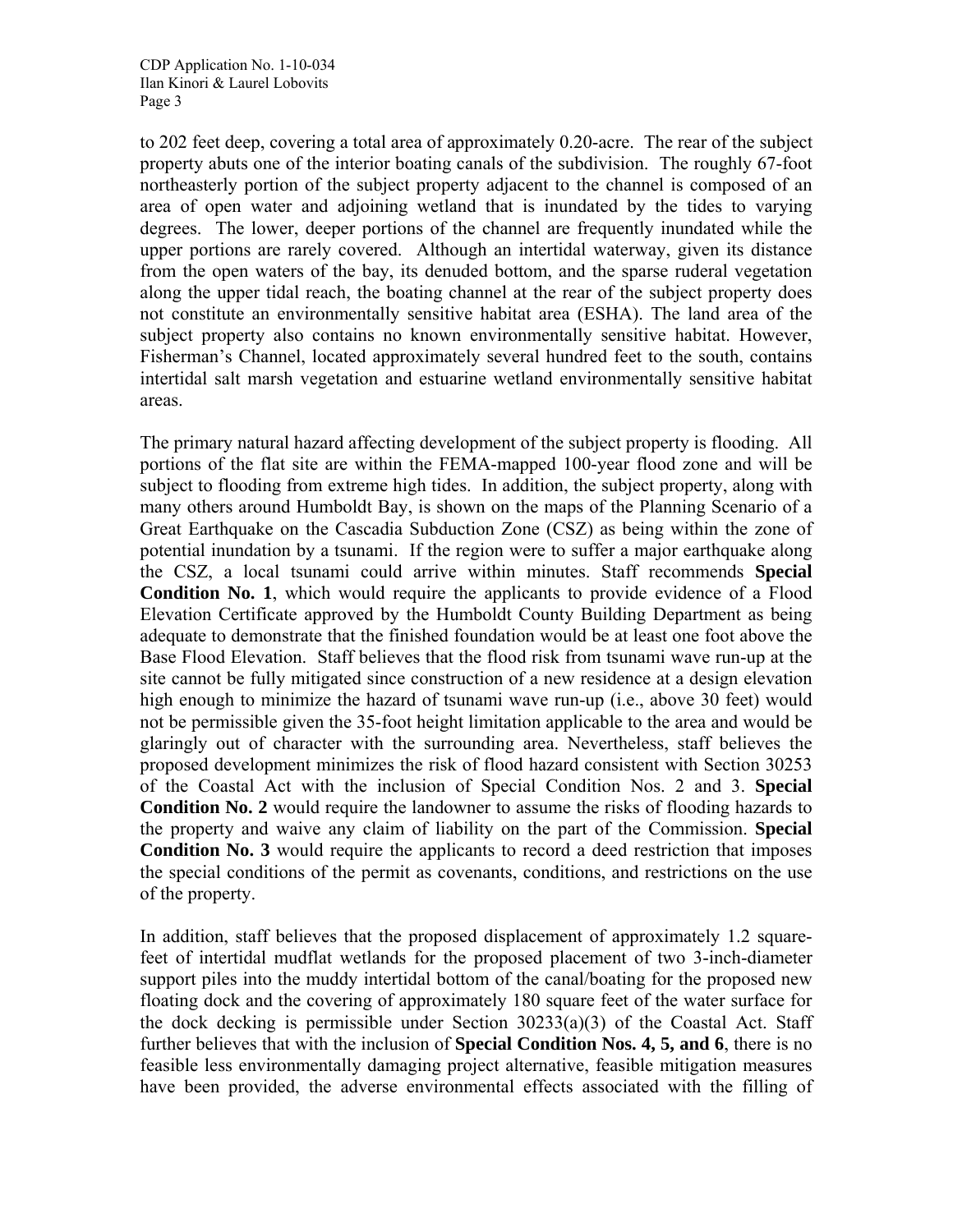coastal waters have been avoided or minimized, and estuarine habitat values will be maintained or enhanced.

As conditioned, staff believes that the project is fully consistent with all applicable Chapter 3 policies of the Coastal Act.

#### **The Motion to adopt the Staff Recommendation of Approval with Conditions is shown below on page 4.**

# **STAFF NOTES:**

#### **1. Standard of Review**

The proposed project is located in the Commission's retained jurisdiction. Humboldt County has a certified local coastal program (LCP), but the site is within an area shown on State Lands Commission maps over which the state retains a public trust interest. Therefore, the standard of review that the Commission must apply to the project is the Chapter 3 policies of the Coastal Act.

#### **I. MOTION, STAFF RECOMMENDATION AND RESOLUTION:**

The staff recommends that the Commission adopt the following resolution:

#### **Motion:**

*I move that the Commission approve Coastal Development Permit No. 1-10-034 pursuant to the staff recommendation.* 

#### **Staff Recommendation of Approval:**

Staff recommends a **YES** vote. Passage of this motion will result in approval of the permit as conditioned and adoption of the following resolution and findings. The motion passes only by affirmative vote of a majority of the Commissioners present.

#### **Resolution to Approve the Permit:**

The Commission hereby approves a coastal development permit for the proposed development and adopts the findings set forth below on grounds that the development as conditioned will be in conformity with the policies of Chapter 3 of the Coastal Act. Approval of the permit complies with the California Environmental Quality Act because either 1) feasible mitigation measures and/or alternatives have been incorporated to substantially lessen any significant adverse effects of the development on the environment, or 2) there are no further feasible mitigation measures or alternatives that would substantially lessen any significant adverse impacts of the development on the environment.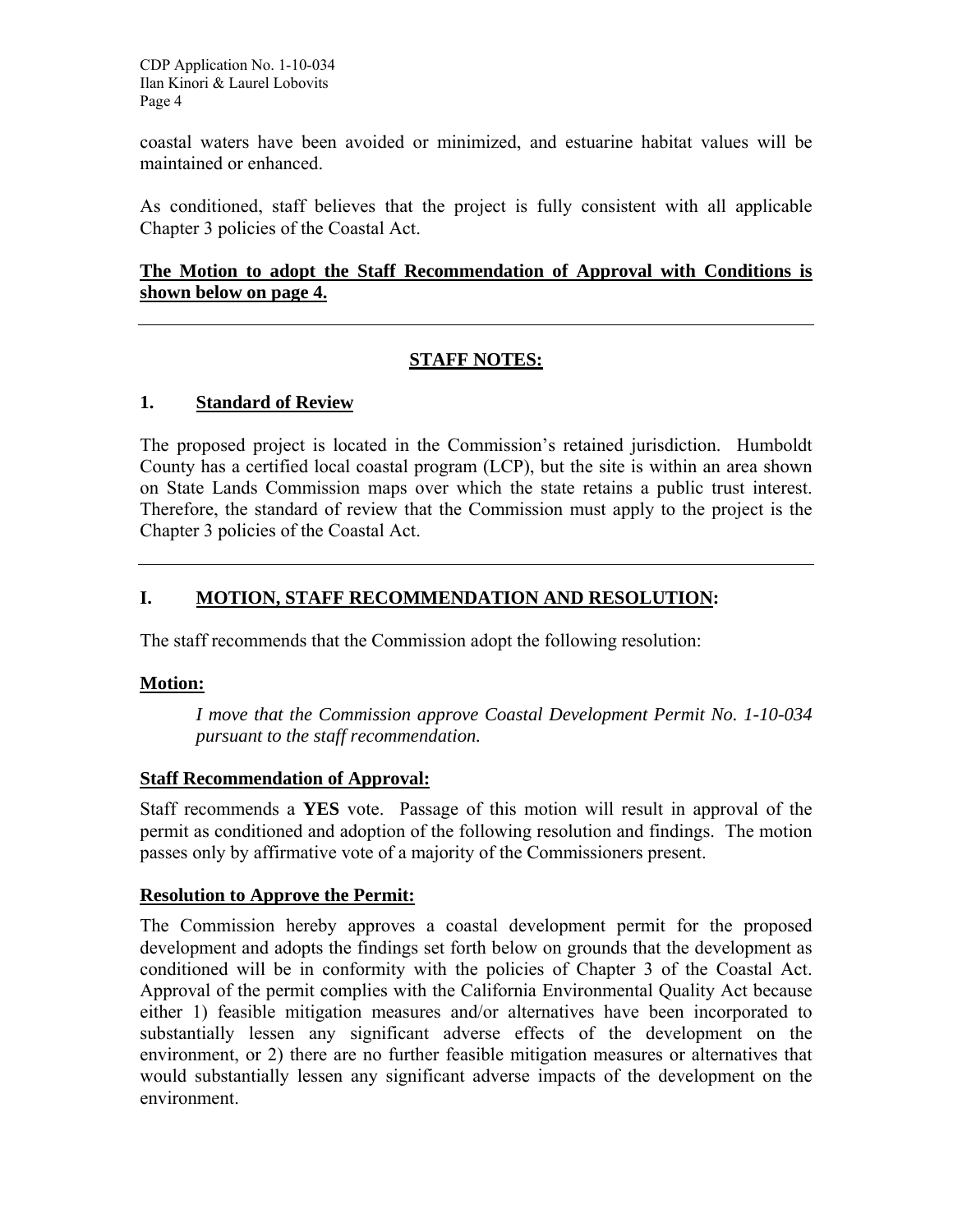# **II. STANDARD CONDITIONS: See Appendix A.**

# **III. SPECIAL CONDITIONS:**

#### **1. Flood Elevation Certificate**

The finished foundation of the new residence shall be constructed at least one foot (1′) above the Base Flood Elevation. **PRIOR TO COMMENCEMENT OF CONSTRUCTION,** the applicant shall provide to the Executive Director a copy of a Flood Elevation Certificate, prepared by a qualified, registered land surveyor, engineer, or architect, and approved by the Humboldt County Building Department demonstrating that the finished foundation of the residence would be at least one foot above the Base Flood Elevation. The applicant shall inform the Executive Director of any changes to the project required by the Humboldt County Building Department. Such changes shall not be incorporated into the project until the applicant obtains a Commission amendment to this coastal development permit, unless the Executive Director determines that no amendment is legally required.

# **2. Assumption of Risk**

By acceptance of this permit, the applicant acknowledges and agrees: (i) that the site may be subject to hazards from flooding; (ii) to assume the risks to the applicant and the property that is the subject of this permit of injury and damage from such hazards in connection with this permitted development; (iii) to unconditionally waive any claim of damage or liability against the Commission, its officers, agents, and employees for injury or damage from such hazards; and (iv) to indemnify and hold harmless the Commission, its officers, agents, and employees with respect to the Commission's approval of the project against any and all liability, claims, demands, damages, costs (including costs and fees incurred in defense of such claims), expenses, and amounts paid in settlement arising from any injury or damage due to such hazards.

# **3. Deed Restriction Recordation of Permit Conditions**

**PRIOR TO ISSUANCE OF COASTAL DEVELOPMENT PERMIT NO. 1-10-034**, the applicant shall submit to the Executive Director for review and approval documentation demonstrating that the applicant has executed and recorded against the parcel(s) governed by this permit a deed restriction, in a form and content acceptable to the Executive Director: (1) indicating that, pursuant to this permit, the California Coastal Commission has authorized development on the subject property, subject to terms and conditions that restrict the use and enjoyment of that property; and (2) imposing the Special Conditions of this permit as covenants, conditions and restrictions on the use and enjoyment of the Property. The deed restriction shall include a legal description of the entire parcel or parcels governed by this permit. The deed restriction shall also indicate that, in the event of an extinguishment or termination of the deed restriction for any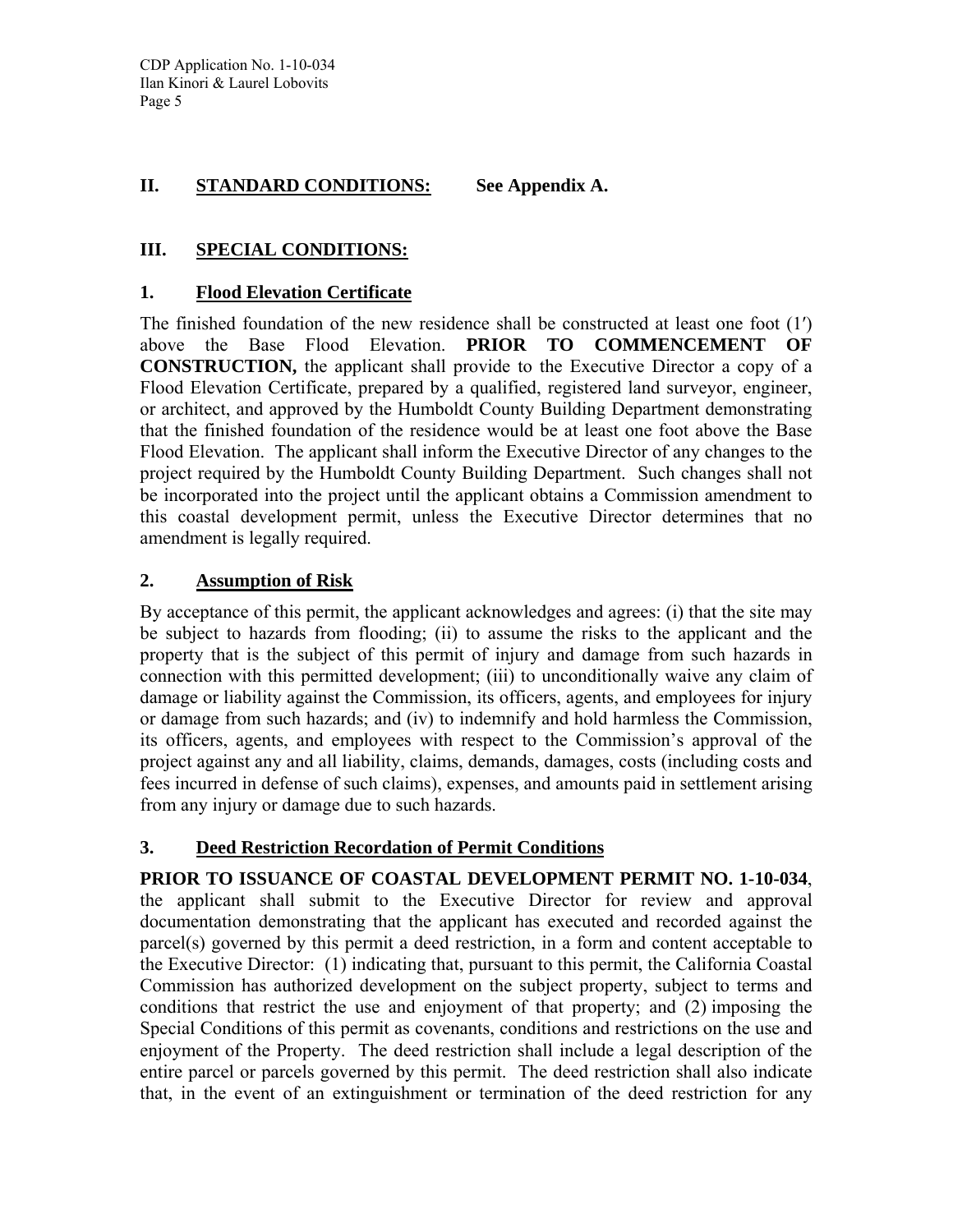reason, the terms and conditions of this permit shall continue to restrict the use and enjoyment of the subject property so long as either this permit or the development it authorizes, or any part, modification, or amendment thereof, remains in existence on or with respect to the subject property.

# **4. Construction Responsibilities**

The permittee shall comply with the following construction-related requirements:

- A. No construction materials, debris, or waste shall be placed or stored where it may be subject to entering coastal waters or wetlands;
- B. Any and all debris resulting from construction activities shall be removed from the project site and disposed of at an authorized disposal location within 10 days of project completion;
- C. If rainfall is forecast during the time construction activities are being performed, any exposed soil areas shall be promptly mulched or covered with plastic sheeting and secured with sand bagging or other appropriate materials before the onset of precipitation;
- D. Fuels, lubricants, and solvents shall not be allowed to enter coastal waters or wetlands. Hazardous materials management equipment including oil containment booms and absorbent pads shall be available immediately on-hand at the project site, and a registered first-response, professional hazardous materials cleanup/remediation service shall be locally available on call. Any accidental spills shall be rapidly contained and cleaned up;
- E. Silt screens, straw bales, and other appropriate devices shall be installed around the perimeter of the construction areas prior to the initiation of grading activities and shall be maintained throughout project construction; and
- F. The new piles used to support the floating dock shall be driven in using a vibratory hammer rather than a traditional pile driving device that could lead to acoustic impacts to marine resources inhabiting the canals.

#### **5. Final Revised Plans**

- A. **PRIOR TO ISSUANCE OF COASTAL DEVELOPMENT PERMIT NO. 1- 10-034**, the applicant shall submit, for the review and written approval of the Executive Director, final revised plans that substantially conform with the plans dated September 28, 2010 prepared by Royer Design Build submitted as part of the application, except that the plans shall be revised to be made consistent with the following requirements:
	- 1) Construction of the new floating dock shall be subject to the following limitations:
		- (a) To avoid releases of potentially toxic wood preservative chemicals into coastal waters, chromated copper arsenate (CCA), ammoniacal copper zinc arsenate (ACZA), or ammoniacal copper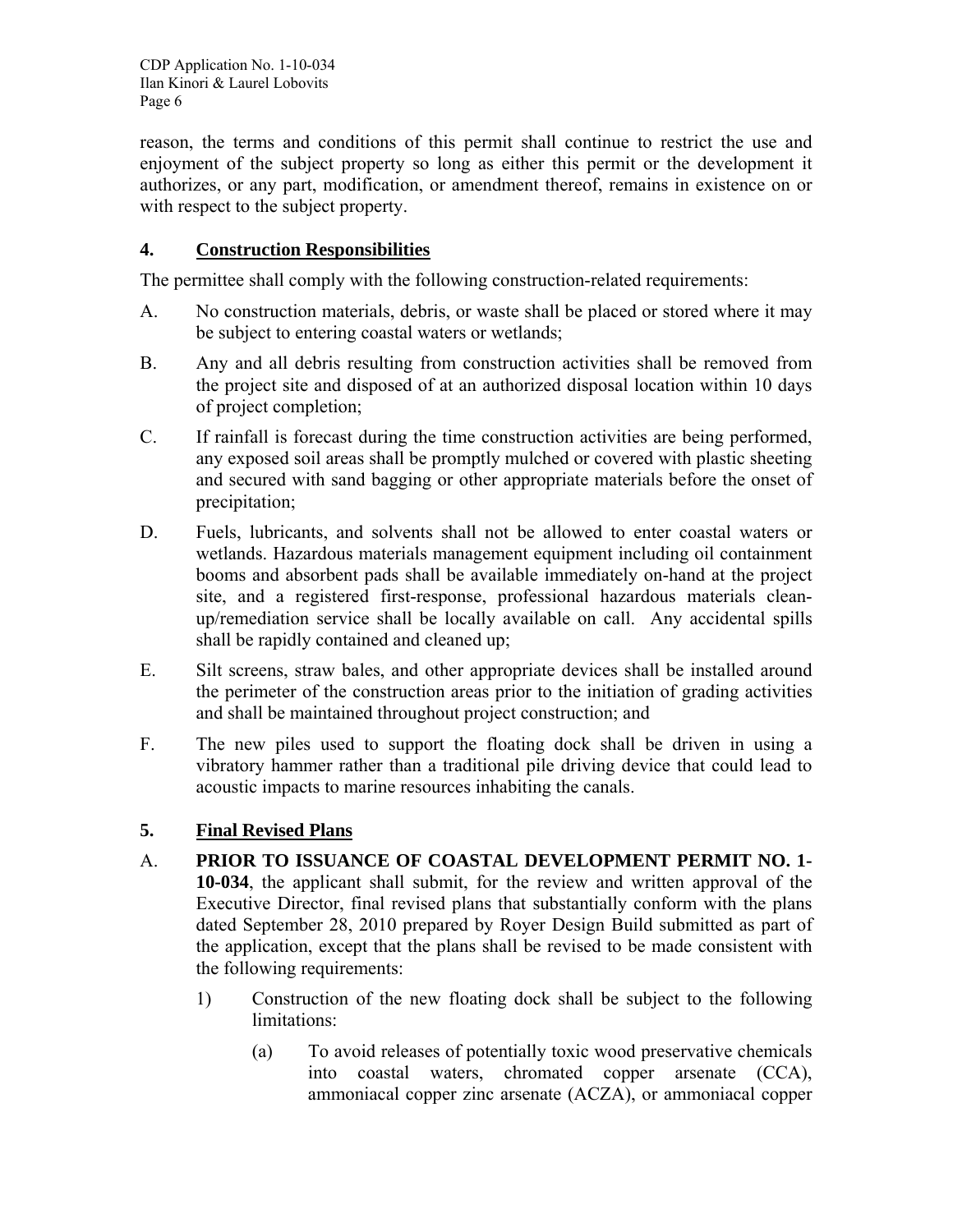arsenate (ACA) shall not be used as wood preservatives for any portion of the proposed dock or supporting structures;

- (b) To avoid the introduction of zinc compounds and hydrocarbonbased lubricants into marine waters, the stabilizer piles for the floating dock shall be composed of non-galvanized steel tubing, either bare or with a saltwater corrosive-resistant coating other than paint, and shall be limited to using silicon-based lubricants on all metal-to-metal interacting surfaces; and
- (c) Only non-corrosive nails, screws, and joist ties or hangers shall be used.
- 2) The new gangway shall be unpainted and shall utilize only silicon-based lubricants on all hinge and bearing/race surfaces.
- B. The permittee shall undertake development in accordance with the approved final plans. Any proposed changes to the approved final plans shall be reported to the Executive Director. No changes to the approved final plans shall occur without a Commission amendment to this coastal development permit, unless the Executive Director determines that no amendment is legally required.

# **6. Erosion and Runoff Control Plan**

- A. **PRIOR TO ISSUANCE OF COASTAL DEVELOPMENT PERMIT NO. 1- 10-034**, the applicant shall submit, for review and approval of the Executive Director, a plan for erosion and run-off control.
	- 1) The plan shall demonstrate that:
		- (a) Run-off from the project site shall not increase sedimentation in coastal waters;
		- (b) Run-off from the project site shall not result in pollutants entering coastal waters;
		- (c) Best Management Practices (BMPs) shall be used to prevent the entry of polluted stormwater runoff into coastal waters during the construction of the authorized structures, including but not limited to the following:
			- (i.) Stormwater runoff diversion immediately up-gradient of the excavation for building foundations; and
			- (ii.) Use of relevant best management practices (BMPs) as detailed in the California Stormwater Best Management Practice Handbooks (see the New Development & Redevelopment handbook at [www.cabmphandbooks.com\)](http://www.cabmphandbooks.com/), including, but not necessarily limited to, SD-10 (Site Design & Landscape Planning), SD-11 (Roof Runoff Controls), SD-21 (Alternative Building Materials), TC-31 (Vegetated Buffer Strip), and TC-32 (Bioretention).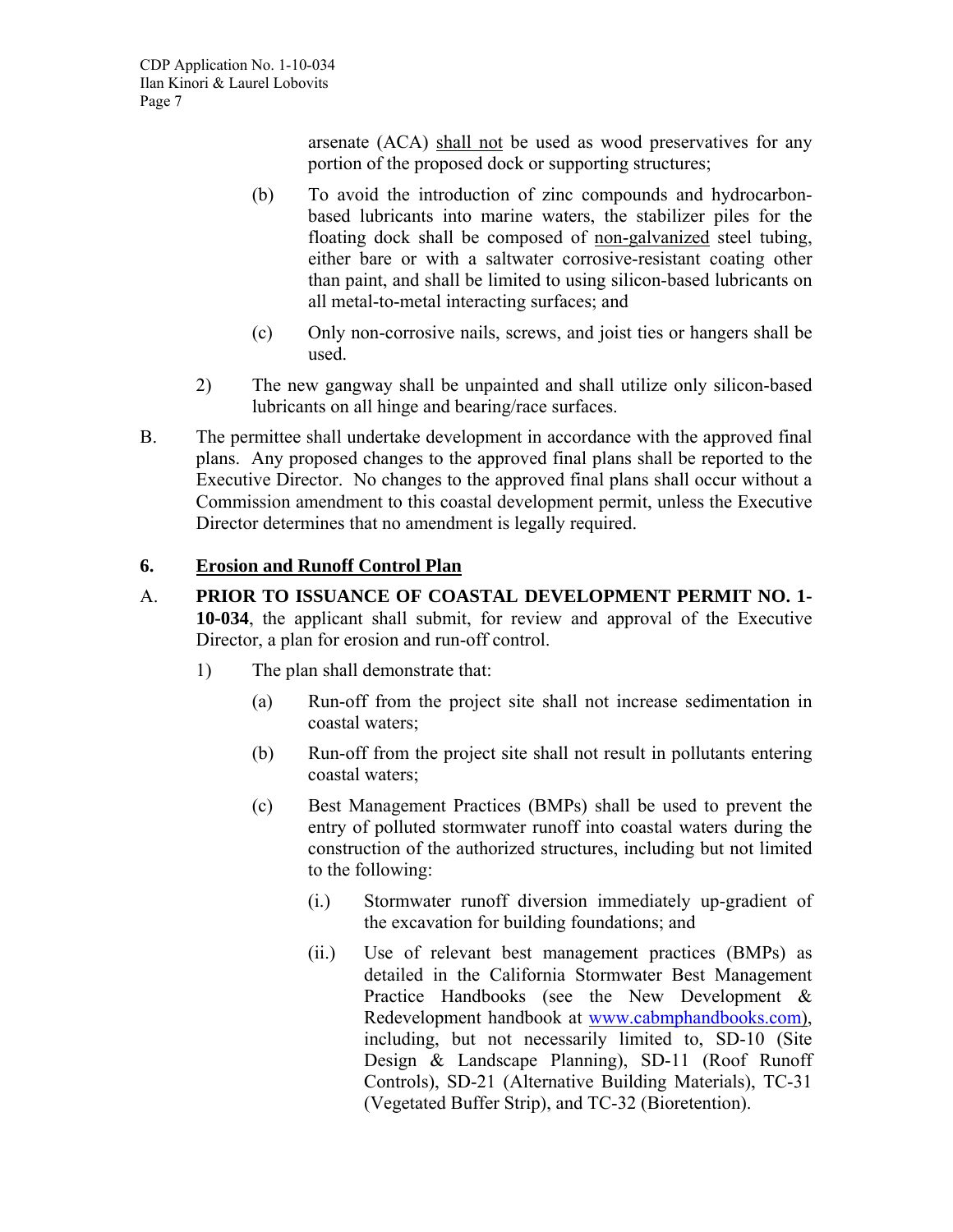- (d) An on-site spill prevention and control response program, consisting of best management practices (BMPs) for the storage of clean-up materials, training, designation of responsible individuals, and reporting protocols to the appropriate public and emergency services agencies in the event of a spill, shall be implemented at the project to capture and clean-up any accidental releases of oil, grease, fuels, lubricants, or other hazardous materials from entering coastal waters.
- 2) The plan shall include, at a minimum, the following components:
	- (a) A schedule for installation and maintenance of appropriate construction source control best management practices (BMPs) to prevent entry of stormwater run-off into the construction site and the entrainment of excavated materials into run-off leaving the construction site; and
	- (b) A schedule for installation, use and maintenance of appropriate construction materials handling and storage best management practices (BMPs) to prevent the entry of polluted stormwater runoff from the completed development into coastal waters.
- B. The permittee shall undertake development in accordance with the approved final plans. Any proposed changes to the approved final plans shall be reported to the Executive Director. No changes to the approved final plans shall occur without a Commission amendment to this coastal development permit, unless the Executive Director determines that no amendment is legally required.

# **7. Landscaping Restrictions**

The permittee shall comply with the following landscaping-related requirements:

- A. Only native and/or non-invasive plant species shall be planted. No plant species listed as problematic and/or invasive by the California Native Plant Society, the California Invasive Plant Council, or as may be identified from time to time by the State of California, shall be employed or allowed to naturalize or persist on the site. No plant species listed as a "noxious weed" by the governments of the State of California or the United States shall be utilized within the bounds of the property; and
- B. The use of rodenticides containing any anticoagulant compounds, including but not limited to, Bromadiolone, Brodifacoum, or Diphacinone, shall not be used.

#### **8. Lighting Limitations**

All exterior lighting attached to the authorized structures shall be low-wattage and downcast shielded such that no glare will be directed beyond the bounds of the property or into adjoining coastal waters.

#### **9. State Lands Commission Review**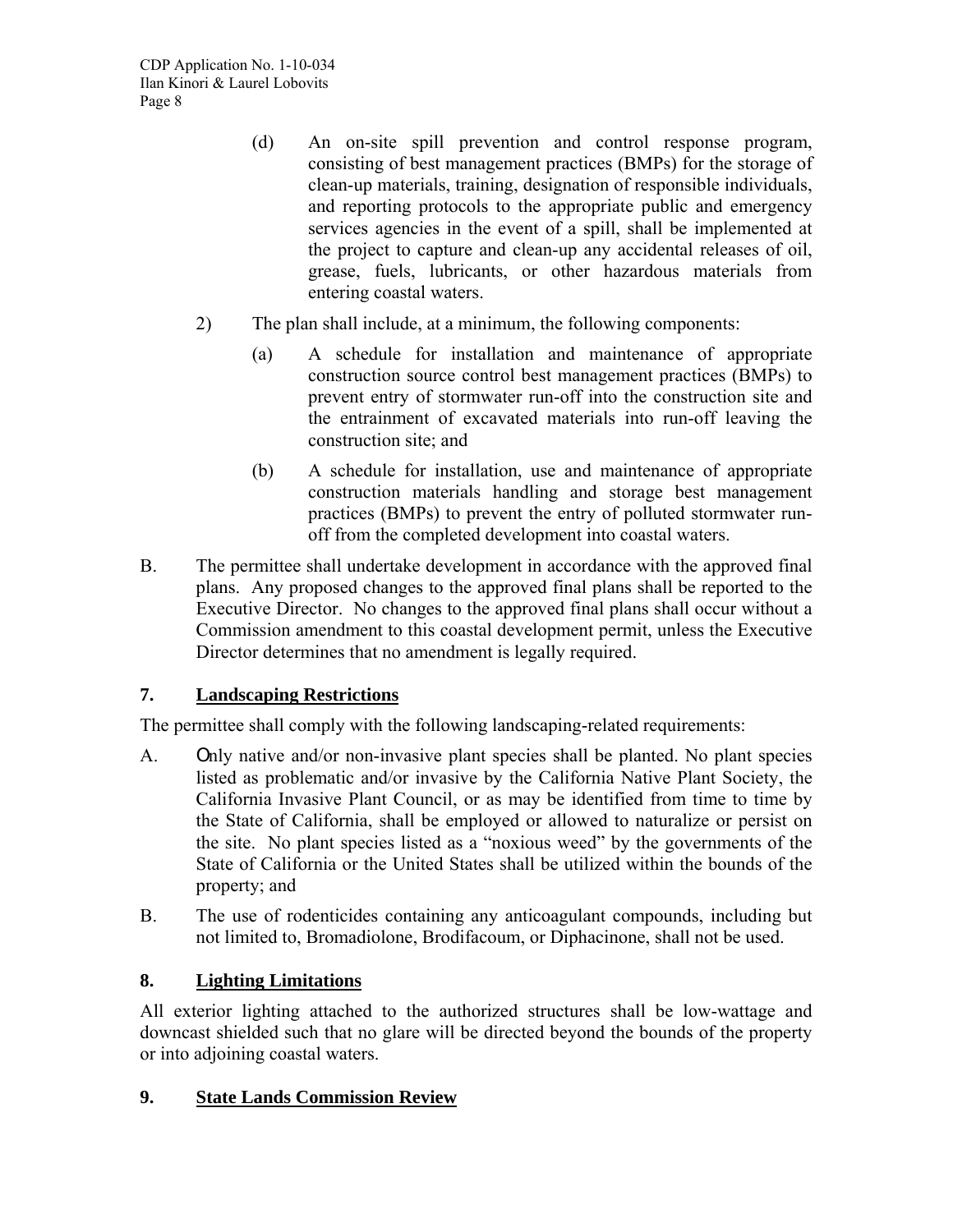**PRIOR TO ISSUANCE OF COASTAL DEVELOPMENT PERMIT NO. 1-10-034**, the applicant shall submit to the Executive Director a written determination from the State Lands Commission that:

- A. No State or public trust lands are involved in the development; or
- B. State or public trust lands are involved in the development and all permits required by the State Lands Commission have been obtained; or
- C. State or public trust lands may be involved in the development, but pending a final determination an agreement has been made with the State Lands Commission for the approved project as conditioned by the Commission to proceed without prejudice to that determination.

# **10. Humboldt Bay Harbor, Recreation & Conservation District Approval**

**PRIOR TO ISSUANCE OF COASTAL DEVELOPMENT PERMIT NO. 1-10-034**, the applicant shall provide to the Executive Director a copy of a permit issued by the Humboldt Bay Harbor, Recreation & Conservation District for the proposed new floating dock, or evidence that no permit is required. The applicant shall inform the Executive Director of any changes to the project required by the District. Such changes shall not be incorporated into the project until the applicant obtains a Commission amendment to this coastal development permit, unless the Executive Director determines that no amendment is legally required.

# **11. North Coast Regional Water Quality Control Board Approval**

**PRIOR TO ISSUANCE OF COASTAL DEVELOPMENT PERMIT NO. 1-10-034**, the applicant shall provide to the Executive Director a copy of a permit issued by the North Coast Regional Water Quality Control Board for the proposed new floating dock, or evidence that no permit is required. The applicant shall inform the Executive Director of any changes to the project required by the Board. Such changes shall not be incorporated into the project until the applicant obtains a Commission amendment to this coastal development permit, unless the Executive Director determines that no amendment is legally required.

# **12. U.S. Army Corps of Engineers Approval**

**PRIOR TO COMMENCEMENT OF CONSTRUCTION OF THE FLOATING DOCK AUTHORIZED BY COASTAL DEVELOPMENT PERMIT NO. 1-10-034**, the permittee shall provide to the Executive Director a copy of a permit for the proposed new floating dock issued by the Army Corps of Engineers, or a Letter of Permission, or evidence that no permit or permission is required. The applicant shall inform the Executive Director of any changes to the project required by the Corps. Such changes shall not be incorporated into the project until the applicant obtains a Commission amendment to this coastal development permit, unless the Executive Director determines that no amendment is legally required.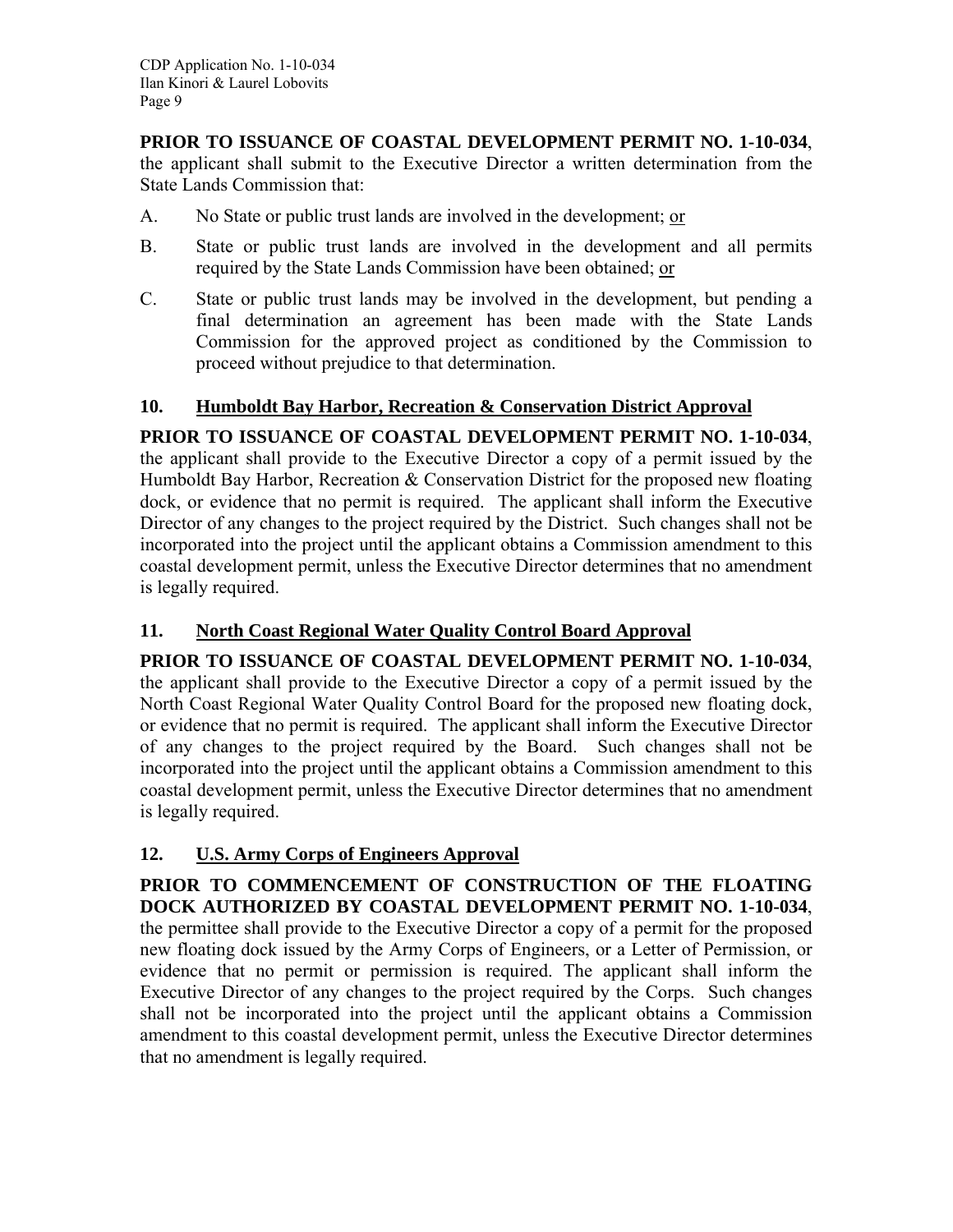# **IV. FINDINGS AND DECLARATIONS:**

The Commission hereby finds and declares as follows:

#### **A. Project & Site Description**

The applicant proposes to 1) merge two adjacent approximately 0.10-acre lots to create a single 0.21-acre (8,954-square-foot) parcel; (2) construct a new 1,552-square-foot, maximum 27-foot-high, two-story, two bedroom, single family residence with an attached 378-square-foot one-car garage and 722 square feet of upper- and lower-story adjoining decks; and (3) construct a new 30-foot-long by 6-foot-wide private floating dock within a canal that connects to a channel (Fisherman's Channel) connected to Humboldt Bay. Project plans are attached as Exhibit Nos. 4-6. Although the two individual lots comprising the subject property are each developable in their present configuration, the applicants are proposing to voluntarily merge the two lots to create a single legal parcel of sufficient size to support the desired two-bedroom, two-story residence with attached garage and decking as proposed.

The project site is located on vacant, undeveloped property on the north side of Herring Avenue in the King Salmon area of Humboldt County, just south of Eureka (APNs 305- 073-40  $\&$  -41) (Exhibit Nos. 1-3). The King Salmon subdivision consists of former tidelands that were partially filled during the mid-1900's and later subdivided, mostly into 25-foot-wide lots that were originally used for resort cabins. The tidelands were filled in a manner that created interior tidal channels within the subdivision, all of which connect to Fisherman's Channel, which ultimately leads to the open waters of Humboldt Bay. Many of the lots within the subdivision include shoreline along the tidal channels. Most of the lots in the residentially zoned neighborhood have been developed with single-family residences of varying sizes that display a variety of architectural styles. The main road serving the subdivision is King Salmon Avenue, which turns into Buhne Drive. Buhne Drive flanks the northwest and western sides of the subdivision, separating the subdivision from a mudflat and dune area that borders the open waters of Humboldt Bay. This dune and Humboldt Bay shoreline area is accessible to the public. Very little public access is available to the tidal channels within the interior of the subdivision.

The subject property is located at the end of Herring Avenue, one of several narrow, dead-end streets that branch off of Buhne Drive. This street pattern alternates with a series of narrow canals branching off of the Fisherman's Channel to the southeast that provide most lots in the community with rear yard small watercraft dockage and a navigable connection to Humboldt Bay.

The subject property consists of two adjacent vacant and undeveloped approximately 25 foot-wide to 33-foot-wide parcels, each ranging in depth between approximately 156 feet to 202 feet deep, covering a total area of approximately 0.20-acre. The rear of the subject property abuts one of the interior boating canals of the subdivision. Although the banks along the sides of the main Fisherman's Channel are relatively steep, the shoreline along the various boat canals of the subdivision rises more gradually. As a result, the roughly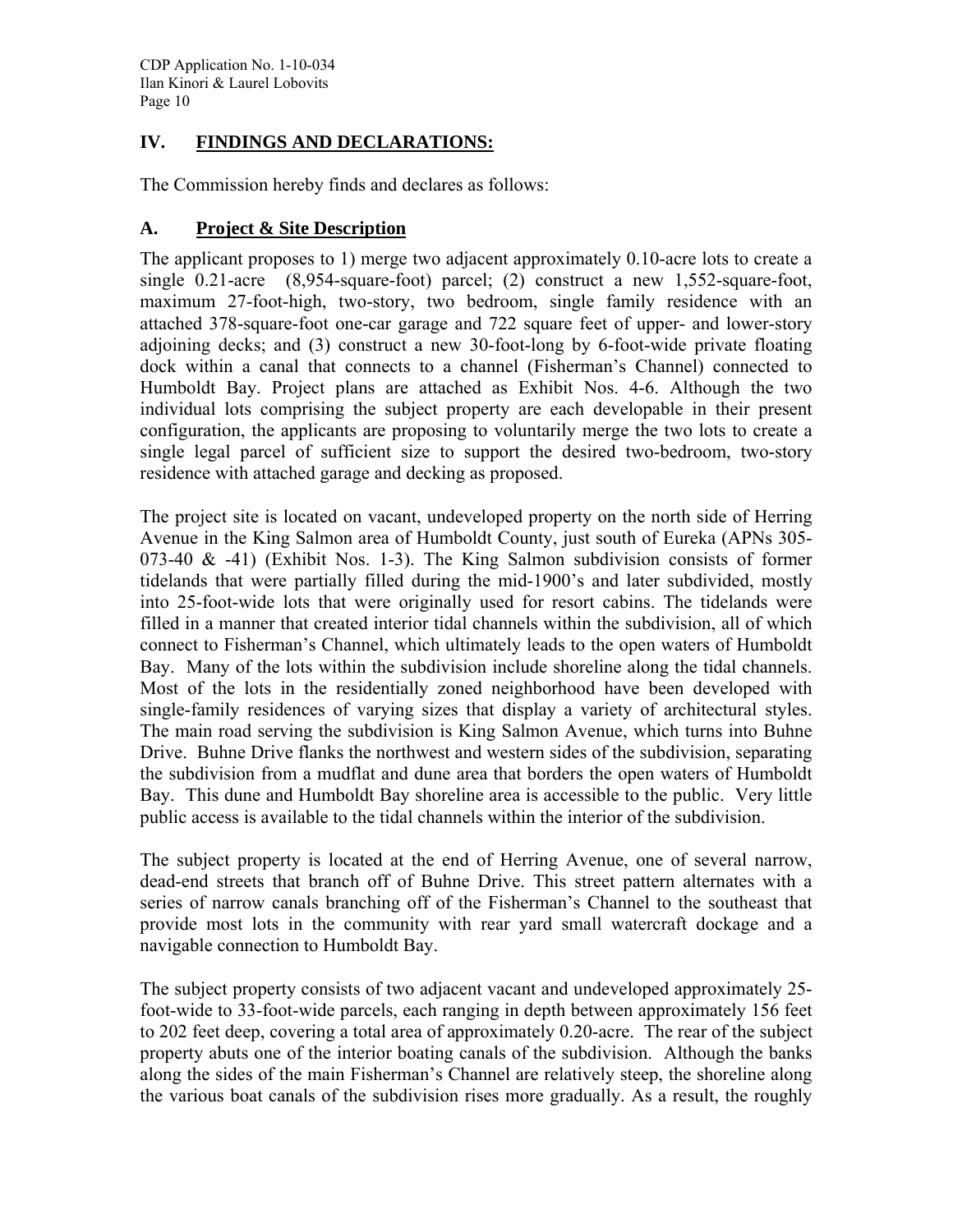67-foot northeasterly portion of the subject property adjacent to the channel is composed of an area of open water and adjoining wetland that is inundated by the tides to varying degrees. The lower, deeper portions of the channel are frequently inundated while the upper portions are rarely covered. Although an intertidal waterway, given its distance from the open waters of the bay, its denuded bottom, and the sparse ruderal vegetation along the upper tidal reach, the boating channel at the rear of the subject property does not constitute an environmentally sensitive habitat area (ESHA). The land area of the subject property also contains no known environmentally sensitive habitat. However, Fisherman's Channel, located approximately several hundred feet to the south, contains intertidal salt marsh vegetation and estuarine wetland environmentally sensitive habitat areas.

No public views of the bay or shoreline are afforded through the vacant and undeveloped property. Expansive public views of Humboldt Bay are available for motorists approximately 100 feet down the road from Buhne Drive where the view of the bay is unobstructed by any intervening development. In addition, one can park along the Buhne Drive and walk out onto the adjoining dunes to view the bay. The dunes are open and available for public access use.

# **B. Locating and Planning New Development**

Section 30250(a) of the Coastal Act states that new development shall be located within or near existing developed areas able to accommodate it or in other areas with adequate public services and where it will not have significant adverse effects, either individually or cumulatively, on coastal resources. The intent of this policy is to channel development toward more urbanized areas where services are provided and potential impacts to resources are minimized.

The subject property is within a developed residential neighborhood zoned residential single-family with 5,000-square-foot minimum parcel sizes, where 3-7 residential units per acre is a principally permitted use.

The subject parcel is located in a developed subdivision with community water and sewer systems that would serve the proposed residence and thus, the area has adequate services to accommodate the proposed development.

The subject parcel is located in a designated flood-combining zone indicating potential flood hazard. As discussed in Flood Hazard Findings Section IV.C below, the proposed development has been conditioned to minimize flood hazards. Additionally, as discussed in Coastal Water Quality Findings Section IV.D below, the project has been conditioned to minimize adverse impacts to coastal water quality. Furthermore, as discussed in Protection of Environmentally Sensitive Habitat Area (ESHA) Findings Section IV.E below, the project has been conditioned to minimize adverse impacts to ESHA.

Therefore, the Commission finds that as conditioned, the proposed development is consistent with Coastal Act Section 30250(a), in that it is located in a developed area, has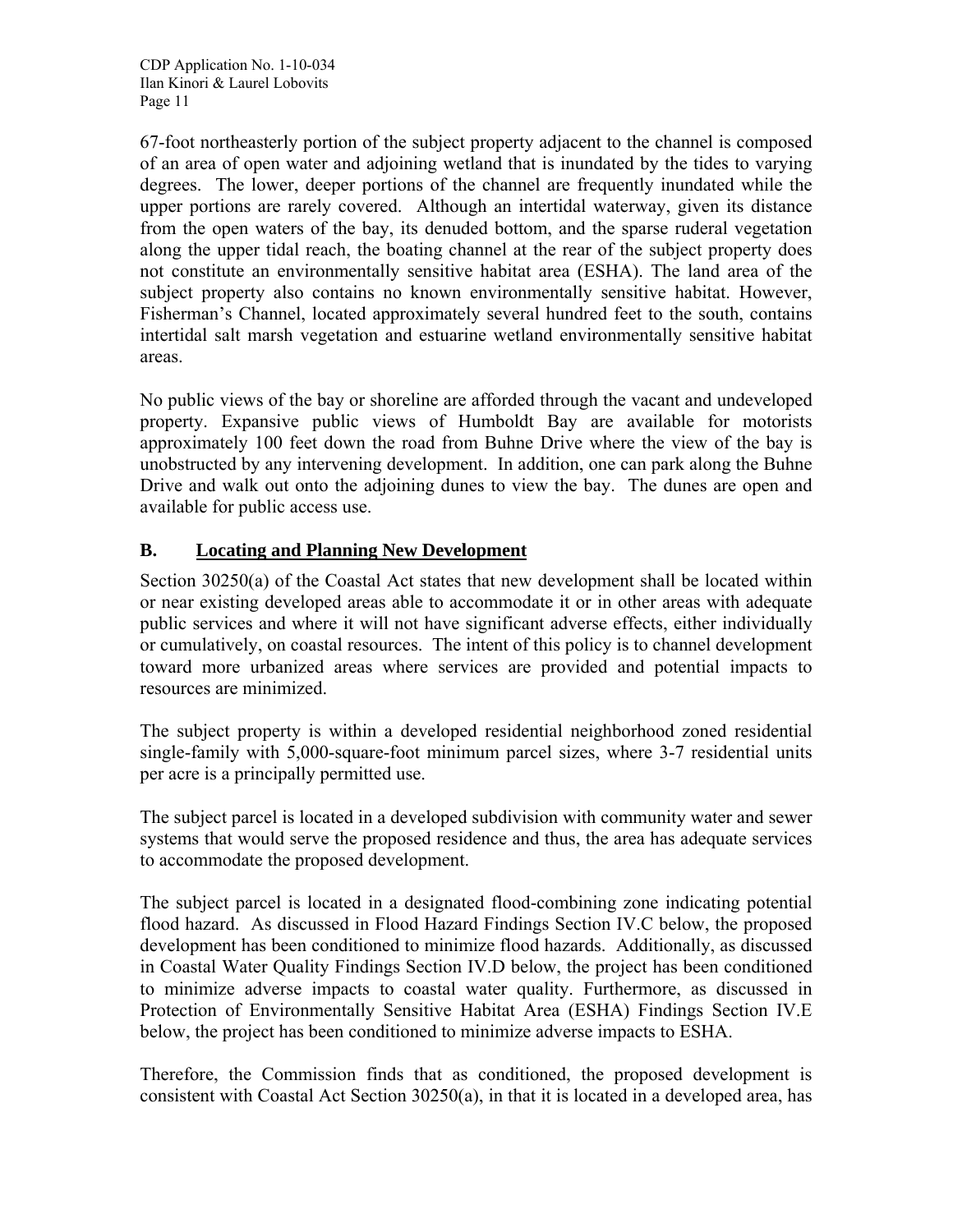adequate water and sewer capability to accommodate it, and will not cause significant adverse effects, either individually or cumulatively, to coastal resources.

#### **C. Flood Hazards**

Section 30253 states, in applicable part:

 *New development shall do all of the following: (a) Minimize risks to life and property in areas of high geologic, flood, and fire hazard…* 

Coastal Act Section 30253 requires, in applicable part, that new development minimize risks to life and property in areas of high flood hazard and neither create nor contribute significantly to erosion or geologic instability.

The primary natural hazard affecting development of the subject property is flooding. All portions of the flat site are within the FEMA-mapped 100-year flood zone and will be subject to flooding from extreme high tides. In addition, the subject property, along with many others around Humboldt Bay, is shown on the maps of the Planning Scenario of a Great Earthquake on the Cascadia Subduction Zone (CSZ, CDMG, 1995, Map S-1) as being within the zone of potential inundation by a tsunami. If the region were to suffer a major earthquake along the CSZ, a local tsunami could arrive within minutes.

The primary way to minimize flooding risks from extreme high tides is to raise the structure above flood elevations. According to the County Building Department, the 100 year Base Flood Elevation (BFE) in the King Salmon area as established by the Federal Emergency Management Agency's National Flood Insurance Program is estimated to be +6 feet NGVD. In implementing the federal flood protection program, Humboldt County building permit regulations require new residences to have a finished floor elevation at least one-foot above Base Flood Elevation. The County requires the applicant to provide a Flood Elevation Certificate prepared by a registered land surveyor, engineer, or architect in accordance with Federal Emergency Management Agency (FEMA) guidelines demonstrating that the finished foundation would be constructed at least one foot above the Base Flood Elevation prior to issuance of the County building permit. To ensure that the proposed residence is designed to minimize flooding risks from extreme high tides as required by Coastal Act Section 30253, the Commission attaches **Special Condition No. 1**. This condition requires the applicants to provide evidence of a Flood Elevation Certificate approved by the Humboldt County Building Department as being adequate to demonstrate that the finished foundation would be at least one foot above the Base Flood Elevation.

The primary way to ensure that the proposed development would be safe from tsunami wave run-up would be to require that the habitable living spaces be positioned only above tsunami inundation levels. However, it would not be feasible to design a residence in this location that would position the habitable living spaces above tsunami inundation levels. Studies conducted for the Samoa area across the bay to the northwest project 30 feet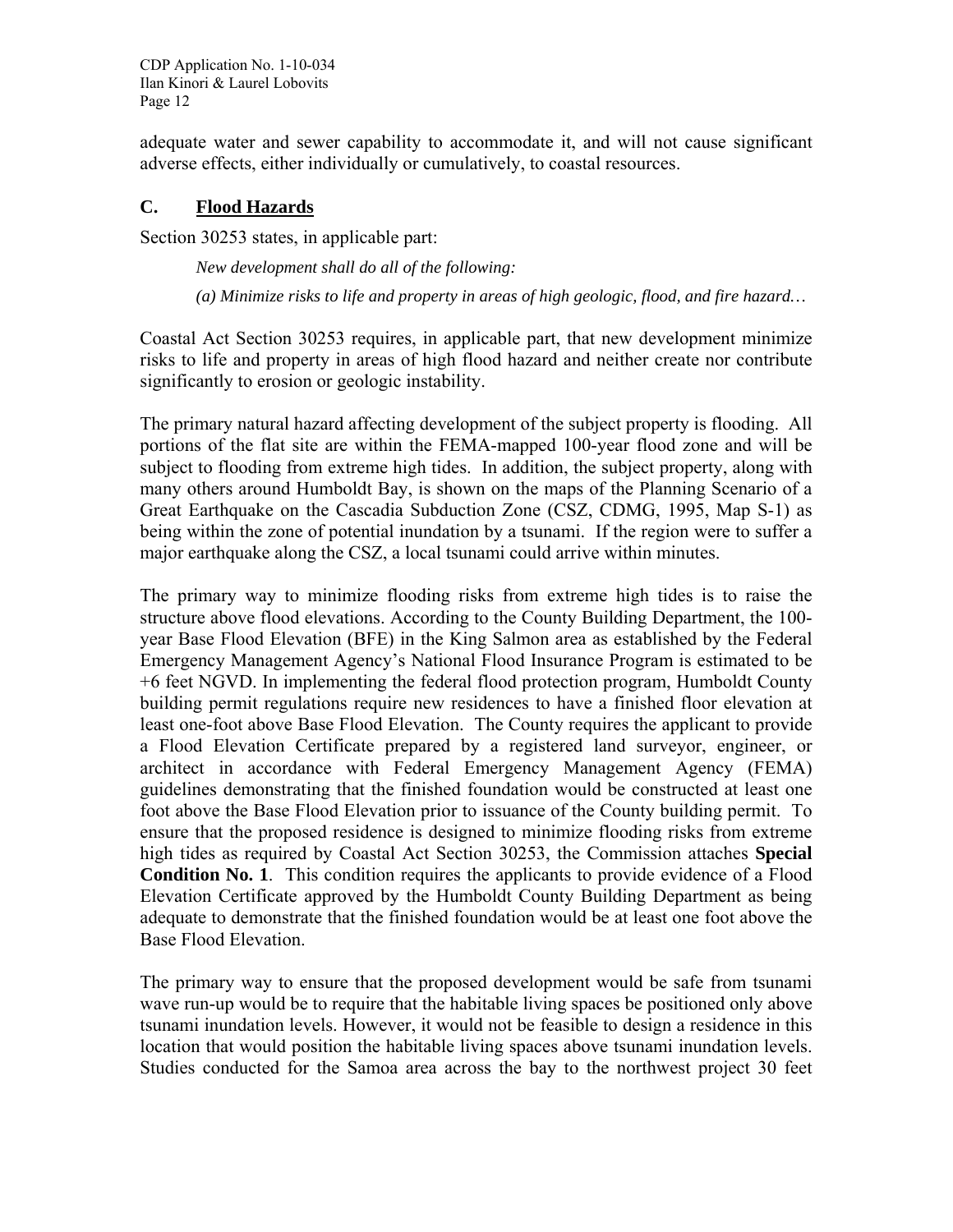above mean sea level as the safe level for constructing homes above tsunami inundation levels.

The subject property is located within a dense residential subdivision approved prior to the enactment of coastal development permit requirements. The subdivision is composed mostly of small 25-foot-wide lots at an elevation of just a few feet above MSL. The Residential Single-Family zoning district that covers the subject property and most of the King Salmon community is subject to a 35-foot maximum height limitation, and the densely developed area has been built-out with one and two-story homes that on average are much lower than the 35-foot maximum height limit. Construction of a new residence at a design elevation high enough to minimize the hazard of tsunami wave run-up (i.e., above 30 feet) would not be permissible given the 35-foot height limitation applicable to the area and would be glaringly out of character with the surrounding area. Therefore, the Commission finds that the flood risk from tsunami wave run-up at the site cannot be fully mitigated.

Nevertheless, the Commission finds that if the applicants and future landowners receive notification of the flood risks associated with the property, then the applicants and future landowners of the property can decide whether to implement development on the site despite the risks. Therefore, the Commission attaches Special Condition Nos. 2 and 3. **Special Condition No. 2** requires the landowner to assume the risks of flooding hazards to the property and waive any claim of liability on the part of the Commission. Given that the applicant has chosen to implement the project despite flooding risks, the applicant must assume the risks. In this way, the applicant is notified that the Commission is not liable for damage as a result of approving the permit for development. The condition also requires the applicant to indemnify the Commission in the event that third parties bring an action against the Commission as a result of the failure of the development to withstand hazards. To ensure that all future owners of the property are aware of the flood hazard present at the site, the Commission's immunity from liability, and the indemnity afforded the Commission, **Special Condition No. 3** requires recordation of a deed restriction that imposes the special conditions of the permit as covenants, conditions, and restrictions on the use of the property.

Therefore, the Commission finds that the proposed project, as conditioned, will minimize risk to life and property from flood hazards consistent with Section 30253 of the Coastal Act.

#### **D. Protection of Wetlands, Marine Biological Resources and Water Quality**

Section 30230 of the Coastal Act states, in applicable part:

*Marine resources shall be maintained, enhanced, and where feasible, restored. Special protection shall be given to areas and species of special biological or economic significance. Uses of the marine environment shall be carried out in a manner that will sustain the biological productivity of coastal waters and that will maintain healthy populations of all species of marine organisms adequate for long-term commercial, recreational, scientific, and educational purposes.*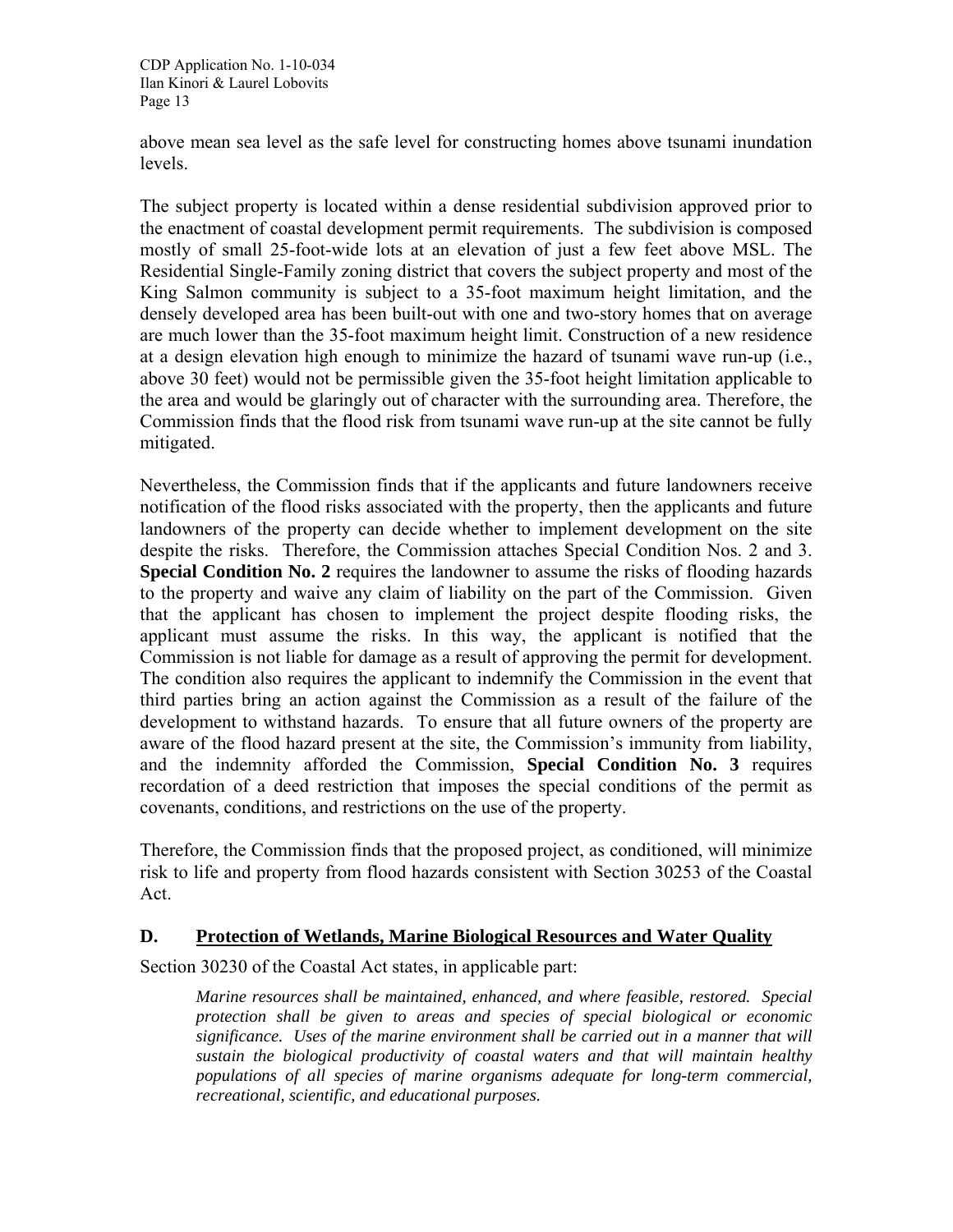Section 30231 of the Coastal Act addresses the protection of coastal water quality in conjunction with development and other land use activities. Section 30231 reads:

*The biological productivity and the quality of coastal waters, streams, wetlands, estuaries, and lakes appropriate to maintain optimum populations of marine organisms and the protection of human health shall be maintained and, where feasible, restored through, among other means, minimizing adverse effects of wastewater discharges and entrainment, controlling runoff, preventing depletion of ground water supplies and substantially interference with the surface water flow, encouraging, wastewater reclamation, maintaining natural vegetation buffer areas that protect riparian habitats, and minimizing alteration of natural streams.* 

Section 30233 of the Coastal Act provides as follows, in applicable part:

*(a) The diking, filling, or dredging of open coastal waters, wetlands, estuaries, and lakes shall be permitted in accordance with other applicable provisions of this division, where there is no feasible*[1](#page-13-0) *less environmentally damaging alternative, and where feasible mitigation measures have been provided to minimize adverse environmental effects, and shall be limited to the following:…* 

 *(3) In open coastal waters, other than wetlands, including streams, estuaries, and lakes, new or expanded boating facilities and the placement of structural pilings for public recreational piers that provide public access and recreational opportunities…* 

*(c) In addition to the other provisions of this section, diking, filling, or dredging in existing estuaries and wetlands shall maintain or enhance the functional capacity of the wetland or estuary…* 

The development includes a small amount of wetland fill for construction of the proposed boat dock. The above policies set forth a number of different limitations on what development projects may be allowed in coastal wetlands. For analysis purposes, the limitations can be grouped into four general categories or tests, as follows:

- The purpose of the filling, diking, or dredging is for one of the uses enumerated in Section 30233(a);
- The project has no feasible less environmentally damaging alternative;
- Feasible mitigation measures have been provided to minimize adverse environmental effects; and
- The biological productivity and functional capacity of the habitat shall be maintained and enhanced where feasible.

Each is discussed separately below.

<span id="page-13-0"></span> $\frac{1}{1}$  "Feasible" is defined by Section 30108 of the Coastal Act as, "*capable of being accomplished in a successful manner within a reasonable period of time, taking into account economic, environmental, social, and technological factors.*"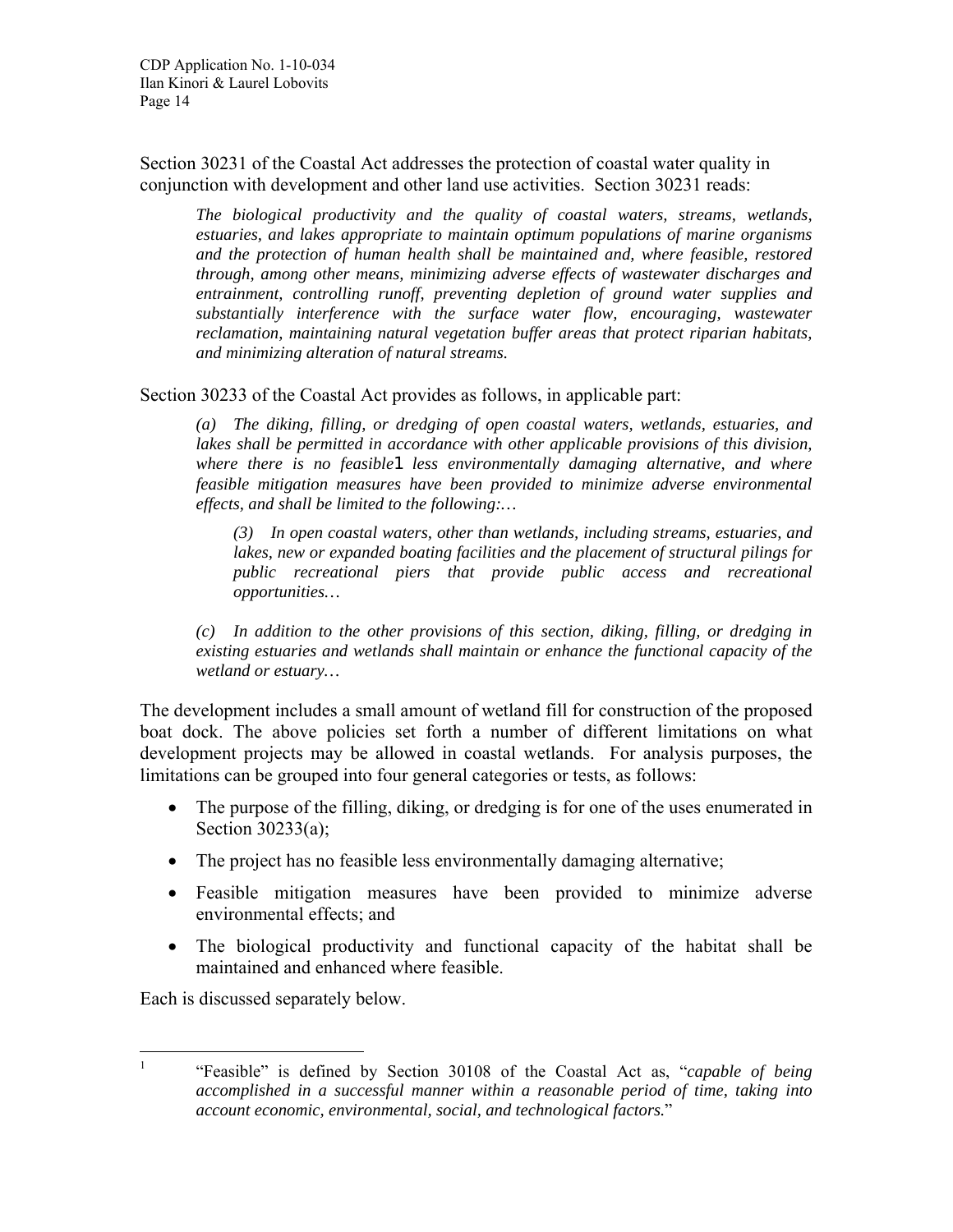# **1. Permissible Use for Fill**

The first test for a proposed project involving fill is whether the fill is for one of the seven allowable uses under Section 30233(a). Among the allowable uses, the use which most closely matches the project objectives is enumerated in Section 30233(a)(3) involving dredging, diking, and/or filling for "…*new or expanded boating facilities*."

The proposed fill associated with the new floating dock at the rear of the subject property will be limited to the installation of two 3-inch-diameter galvanized pipes driven into the muddy intertidal bottom of the boating channel, comprising an aggregate area of less than 25 square-inches of new fill. Additionally, the proposed new floating dock will cover approximately 180 square feet of the water surface. The proposed float is designed as a recreational boat berthing facility rather than as a residential deck for lawn chairs or other residential uses. The proposed 6-foot-wide float that will rise and fall with the tides and is a standard width for a boat dock, sufficiently wide to provide for boat berthing and egress and ingress from the vessel, but generally too narrow for use as a residential deck. This new fill represents a form of "*new or expanded boating facilities*." Therefore, the Commission finds that the filling for installation of the new floating dock is for one of the allowable uses for dredging, diking, and filling of coastal waters pursuant to Section  $30233(a)(3)$  of the Coastal Act.

# **2. Least Environmentally Damaging Feasible Alternative**

The second test of Section  $30233(a)$  is whether there are feasible less environmentally damaging alternatives to the proposed project. In this case, considering other project options, such as using more than two support piles, using larger-sized piles for the new floating dock, or constructing a larger dock than proposed, the proposed use of just two new piles limited to only 3-inches in diameter each is the least environmentally damaging feasible alternative for supporting the new, modest-sized 6-foot-wide by 30-foot-long floating dock. Therefore, the Commission finds that there are no feasible less environmentally damaging alternatives to the proposed project, as conditioned.

# **3. Feasible Mitigation Measures**

The third test set forth by Sections 30230 and 30233 of the Coastal Act is whether feasible mitigation measures have been provided to minimize significant adverse environmental impacts, including, but not limited to, the quality of coastal waters.

The proposed project could adversely affect the environment of Humboldt Bay in various ways. First, installation of the new floating dock could have potential adverse impacts to muddy intertidal and aquatic marine wetlands. Second, the release of polluted runoff from impervious surfaces and toxic wood or metal preservative chemicals into the tidal waters of Humboldt Bay could impact estuarine water quality. Third, the accidental release of hazardous materials associated with the hydraulic-powered construction equipment in close proximity to water areas could adversely impact marine water quality. Finally, acoustic impacts to fish could result from the installation of the new dock support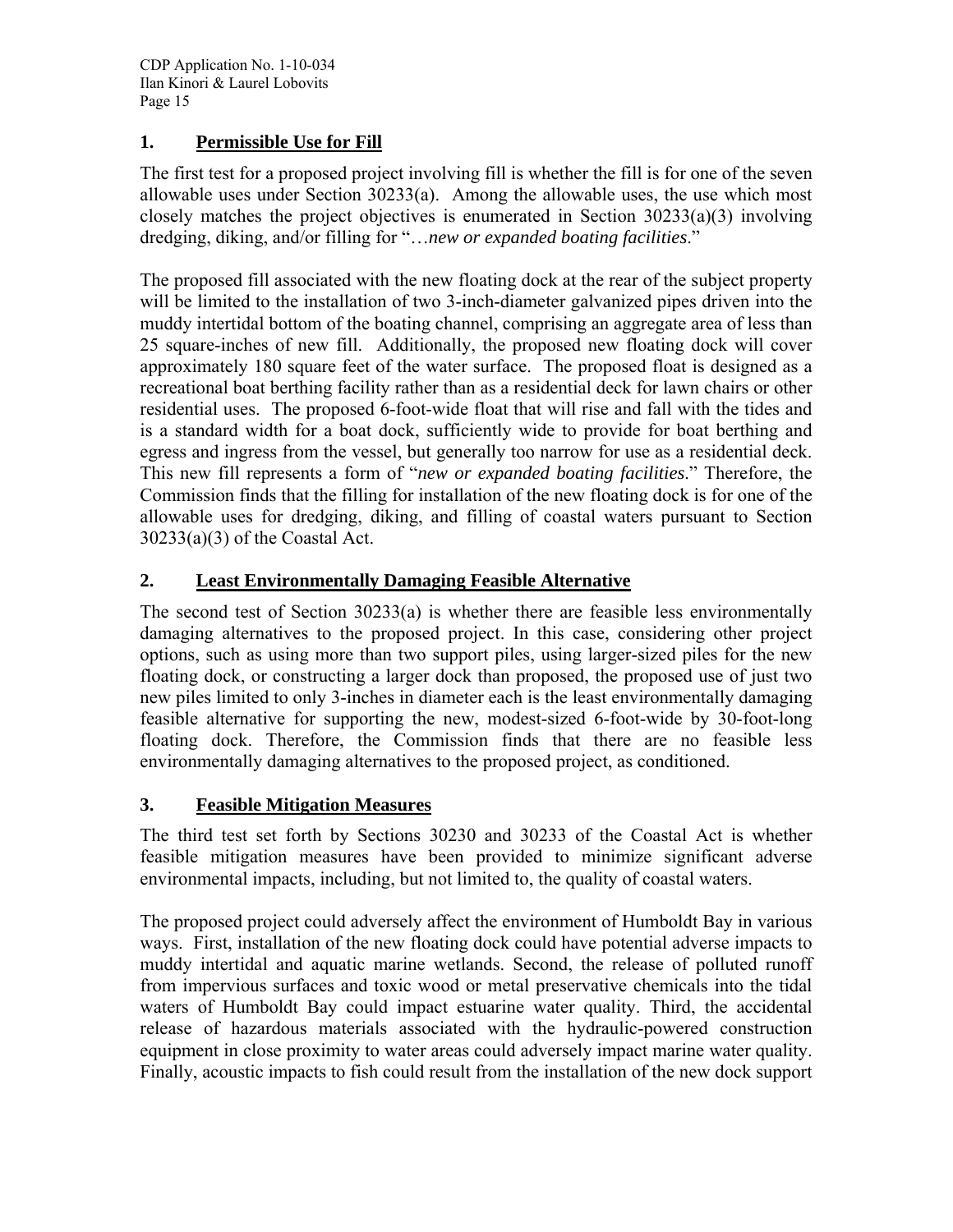piles. Each potential adverse impact and its mitigation are discussed in the following sections:

#### a. Impacts to Intertidal Mudflat Marine Wetlands

As discussed above, the project will result in the displacement of approximately 1.2 square-feet of intertidal mudflat wetlands with the proposed placement of two 3-inch-diameter galvanized pipes into the muddy intertidal bottom of the canal/boating channel. The placement of approximately 180 square feet of new floating dock atop the water surface of the canal also would shade a small amount of intertidal area. The community of benthic organisms that inhabit the canal bottom in the proposed dock area, though low in density, could be impacted as a result of the construction of the new dock materials. However, as the extent of the proposed support piles and surface decking material will comprise a minute amount of dredging and fill within the thousands of acres of mudflat within Humboldt Bay, the Commission finds that the impact to muddy intertidal marine wetlands is not significant. Accordingly, no mitigation is necessary for the loss of intertidal mudflat marine wetland habitat associated with the proposed project.

#### b. Estuarine and Marine Water Quality

As noted previously, a portion of the subject property encompasses the end of an arm of Fisherman's Channel, a tidal channel that connects to Humboldt Bay. The upland portion of the subject site is flat and generally covered with ruderal grasses and herbs. Currently, the majority of the stormwater that collects at the site infiltrates the site. The proposed new residence and paved driveway would result in an increase in impervious surface area at the site, and the exposure of the exterior building materials of the new residential structure would serve as potential sources of pollutants that could become entrained in stormwater runoff and be conveyed into the receiving waters of the Fisherman's Channel and ultimately Humboldt Bay. However, the applicants propose to landscape the site with native plants and to direct roof runoff into landscaped areas for bioinfiltration.

Besides the impacts to water quality that could potentially result from the discharge of runoff from the completed development, construction activities could cause erosion and sedimentation impacts to water quality if mitigation measures are not employed to control the impact. Although there is not a substantial amount of grading proposed, the grading and construction activities to be performed under the permit will expose the soil to storm water runoff. Storm water runoff flowing across the site could entrain loose soil materials that could in turn drain out onto the adjoining wetland and tidal channel, adversely affecting water quality. In addition, if not properly stored and removed, construction materials and debris could be transported by runoff, wind, or carelessness into the wetland and tidal channel. The proposed project has not included the identification of any erosion and sediment control measures to avoid water quality impacts from construction activities. Furthermore, if pressure-treated lumber is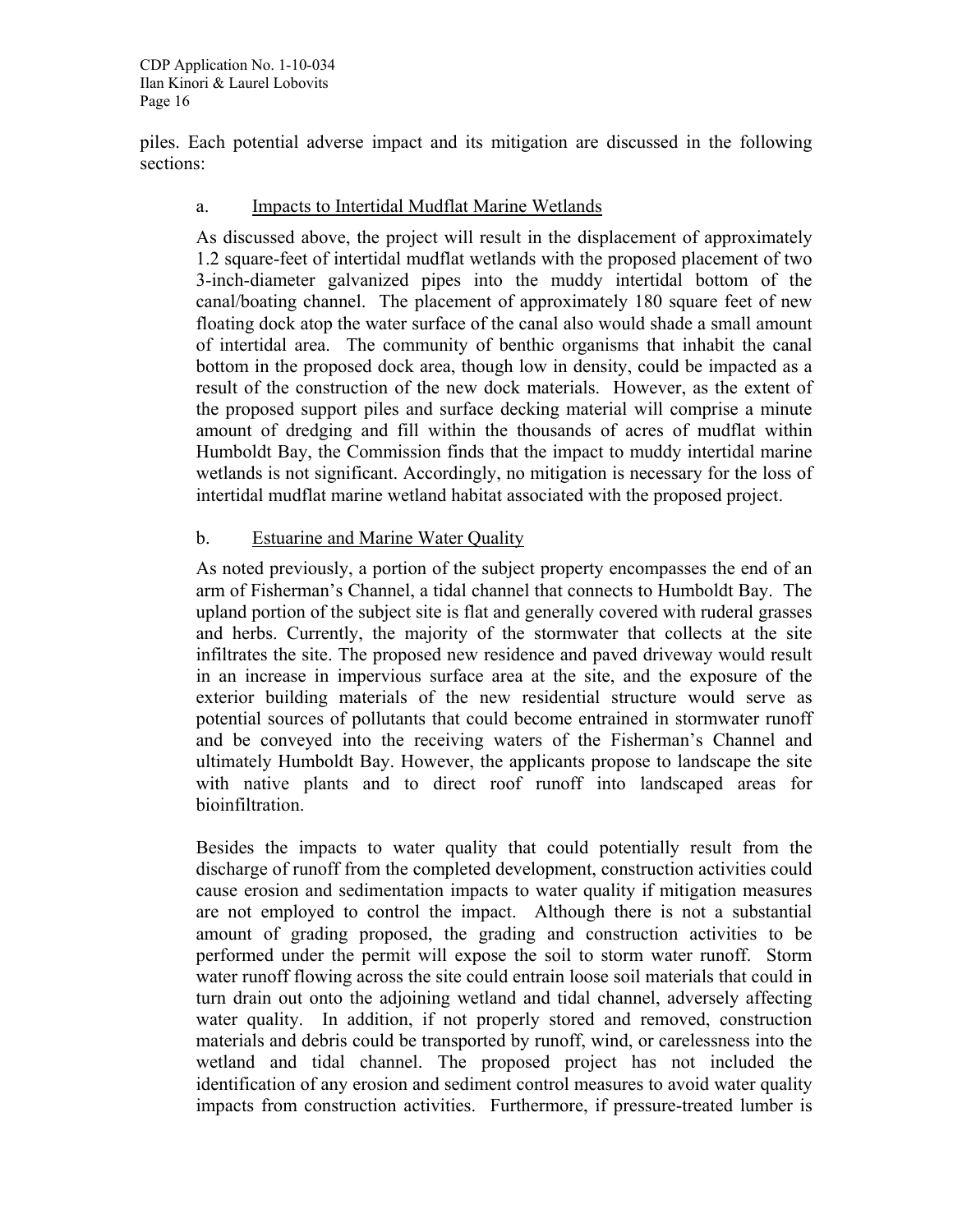utilized in the new dock materials, releases of potentially toxic wood preservative chemicals into coastal waters could result.

To assure the protection of marine and estuarine water quality, the Commission attaches Special Condition Nos. 4, 5, and 6. **Special Condition No. 4** requires the applicant to undertake the new development in accordance with various construction-related responsibilities, including (a) no construction materials, debris, or waste shall be placed or stored where it may be subject to entering coastal waters or wetlands; (b) any and all debris resulting from construction activities shall be removed from the project site and disposed of at an authorized disposal location within 10 days of project completion; (c) if rainfall is forecast during the time construction activities are being performed, any exposed soil areas shall be promptly mulched or covered with plastic sheeting and secured with sand bagging or other appropriate materials before the onset of precipitation; (d) fuels, lubricants, and solvents shall not be allowed to enter the coastal waters or wetlands. Hazardous materials management equipment including oil containment booms and absorbent pads shall be available immediately on-hand at the project site, and a registered first-response, professional hazardous materials cleanup/remediation service shall be locally available on call. Any accidental spills shall be rapidly contained and cleaned up; and (e) silt screens, straw bales, and other appropriate devices shall be installed around the perimeter of the construction areas prior to the initiation of grading activities and shall be maintained throughout project construction.

**Special Condition No. 5** requires the applicant to submit, for review and written approval of the Executive Director, final revised plans that substantially conform with the plans dated September 28, 2010 prepared by Royer Design Build submitted with the application, except that the plans shall be revised to be made consistent with the following requirements: (1) to avoid releases of potentially toxic wood preservative chemicals into coastal waters, chromated copper arsenate (CCA), ammoniacal copper zinc arsenate (ACZA), or ammoniacal copper arsenate (ACA) shall not be used as wood preservatives for any portion of the proposed dock or supporting structures; (2) to avoid the introduction of zinc compounds and hydrocarbon-based lubricants into marine waters, the stabilizer piles for the floating dock shall be composed of non-galvanized steel tubing, either bare or with a saltwater corrosive-resistant coating other than paint, and shall be limited to using silicon-based lubricants on all metal-to-metal interacting surfaces; (3) only non-corrosive nails, screws, and joist ties or hangers shall be used; and (4) the new gangway shall be unpainted and shall utilize silicon-based lubricants only on all hinge and bearing/race surfaces.

**Special Condition No. 6** requires the applicant to submit, for the review and approval of the Executive Director, a stormwater runoff and erosion control plan identifying appropriate construction phase and permanent long-term best management practices to be utilized for the protection of the bay waters.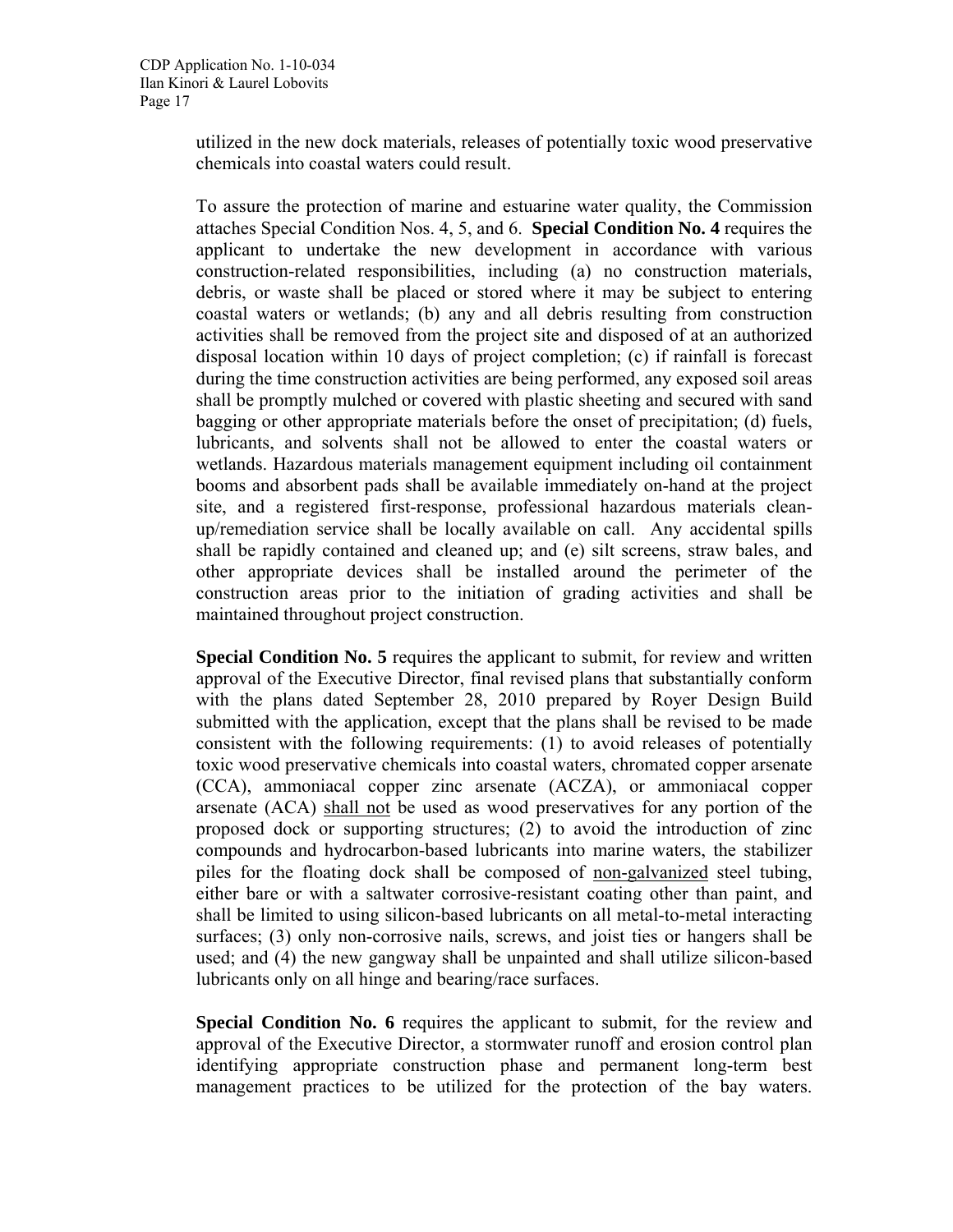Therefore, the Commission finds that as conditioned, the project will not result in significant adverse impacts to marine or estuarine water quality.

#### c. Accidental Hazardous Materials Spills

Heavy mechanized equipment, such as backhoes, excavators, or loaders, may be utilized in the construction of the proposed residence, its driveway, or in the installation of utilizes and community services to the dwelling. If a fitting should fail or the hose burst on such equipment, pressurized hydraulic fluid could be released into the intertidal area. Such spills could adversely affect the water quality of the adjoining marine environment. Accordingly, to reduce the potential for impacts to marine environmental resources from an accidental release of hydraulic fluids, the Commission includes within **Special Condition No. 6** requires the applicant to include measures for responding to hazardous material spills, specifically provisions for having an adequate supply of clean-up equipment and supplies on site, and requirements for the prompt containment and clean-up of any spills which may inadvertently occur. As conditioned, potential adverse impacts to marine resources from accidental spills of hydraulic fluids or other hazardous materials will be reduced to less-than-significant levels.

# d. Acoustic Impacts from Pile Driving on Fish

Fisherman's Channel and other portions of Humboldt Bay support threatened and endangered anadromous salmon species and longfin smelt, as well as a large variety of other fish species. The development will require the installation of two piles to secure the new floating dock. Pile-driving generates hydroacoustic pressure impulses and particle velocities that can cause effects on fish ranging from altered behavior, hearing loss, and tissue injuries to immediate mortality. In recent years, fish kills from pile driving have been noted on both coasts and have resulted in unforeseen impacts to sensitive fishery resources. Therefore, **Special Condition No. 4**-**f** requires that the new piles used to support the floating dock be driven in using a vibratory hammer rather than a traditional pile driving device that could lead to acoustic impacts to marine resources inhabiting the canals.

As proposed and conditioned, the Commission finds that feasible mitigation is included within the project design to minimize all significant adverse impacts associated with the proposed development in proximity of coastal waters, including the filling and dredging of intertidal wetlands.

# **4. Maintenance and Enhancement of Marine Habitat Values**

The fourth general limitation set by Sections 30230, 30231, and 30233 of the Coastal Act is that any proposed filling in tidal waters or submerged land must maintain and enhance the biological productivity and functional capacity of the habitat, where feasible.

As discussed above, the project as conditioned will not have significant adverse impacts on the marine resources of Humboldt Bay. The mitigation measures incorporated into the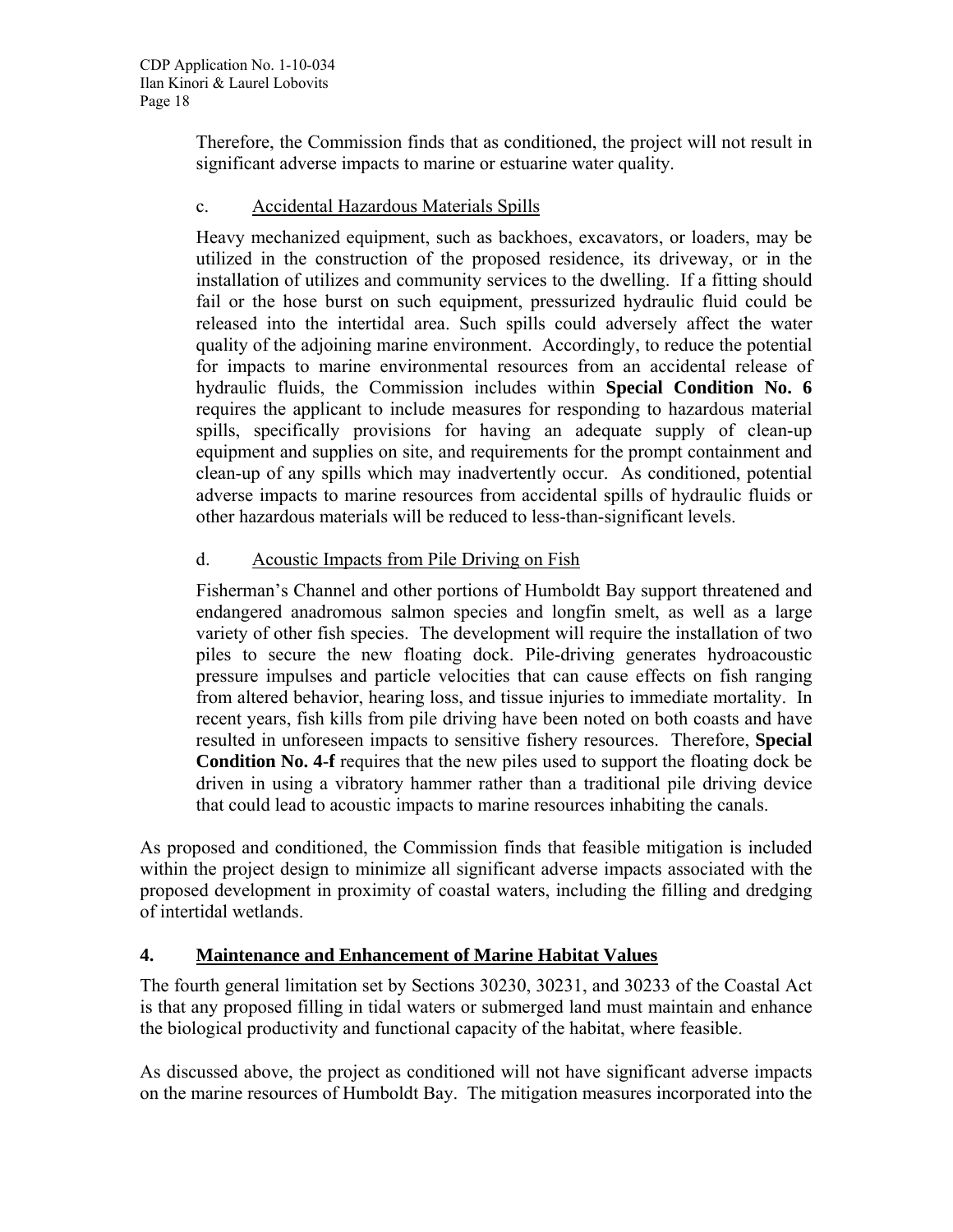project and required by the Special Conditions discussed above will ensure that the construction of the new residence and floating dock will not significantly adversely affect the biological productivity and functional capacity of the tidal waters or marine resources. Therefore, the Commission finds that the project, as proposed, will maintain and enhance the biological productivity and functional capacity of the habitat consistent with the requirements of Sections 30230, 30231, and 30233 of the Coastal Act.

# **5. Conclusion**

The Commission thus finds that the dredging and filling of wetlands and waters is for an allowable purpose, that there is no feasible less environmentally damaging alternative, that feasible mitigation measures have been provided, and the adverse environmental effects associated with the dredging and filling of coastal waters have been avoided or minimized, and that estuarine habitat values will be maintained or enhanced. Therefore, the Commission finds that the proposed development, as conditioned, is consistent with Sections 30230, 30231, and 30233 of the Coastal Act.

#### **E. Protection of Environmentally Sensitive Habitat Areas (ESHA)**

Section 30240(b) of the Coastal Act requires that environmentally sensitive habitat areas (ESHAs) be protected against any significant disruption of habitat values potentially resulting from adjacent development. Section 30240(b) of the Coastal Act states in applicable part:

*Development in areas adjacent to environmentally sensitive habitat areas and parks and recreation areas shall be sited and designed to prevent impacts which would significantly degrade those areas, and shall be compatible with the continuance of those habitat and recreation areas.* 

The subject property does not contain any known environmentally sensitive habitat. However, the site is located approximately within several hundred feet of portions of the Fisherman's Channel and, in turn, the open waters of Humboldt Bay, where intertidal saltmarsh vegetation and estuarine wetland environmentally sensitive habitat exists.

The Commission finds that the ESHA located near the site could be adversely affected if non-native, invasive plant species were introduced in landscaping at the site. Introduced invasive exotic plant species could physically spread into the ESHA and displace native riparian and wetland vegetation thereby disrupting the values and functions of the ESHAs. The seeds of exotic invasive plants could also be spread to nearby ESHA by wind dispersal or by birds and other wildlife. The applicant is proposing to landscape with native plants as part of the proposed project; however, no landscaping plan has been submitted to demonstrate that only native plants will be used. Therefore, to ensure that the ESHA near the site is not significantly degraded by any future landscaping that would contain invasive exotic species, the Commission attaches **Special Condition No. 7** that requires only native and/or non-invasive plant species be planted at the site.

In addition, the Commission notes that certain rodenticides, particularly those utilizing blood anticoagulant compounds such as brodifacoum, bromadiolone and diphacinone,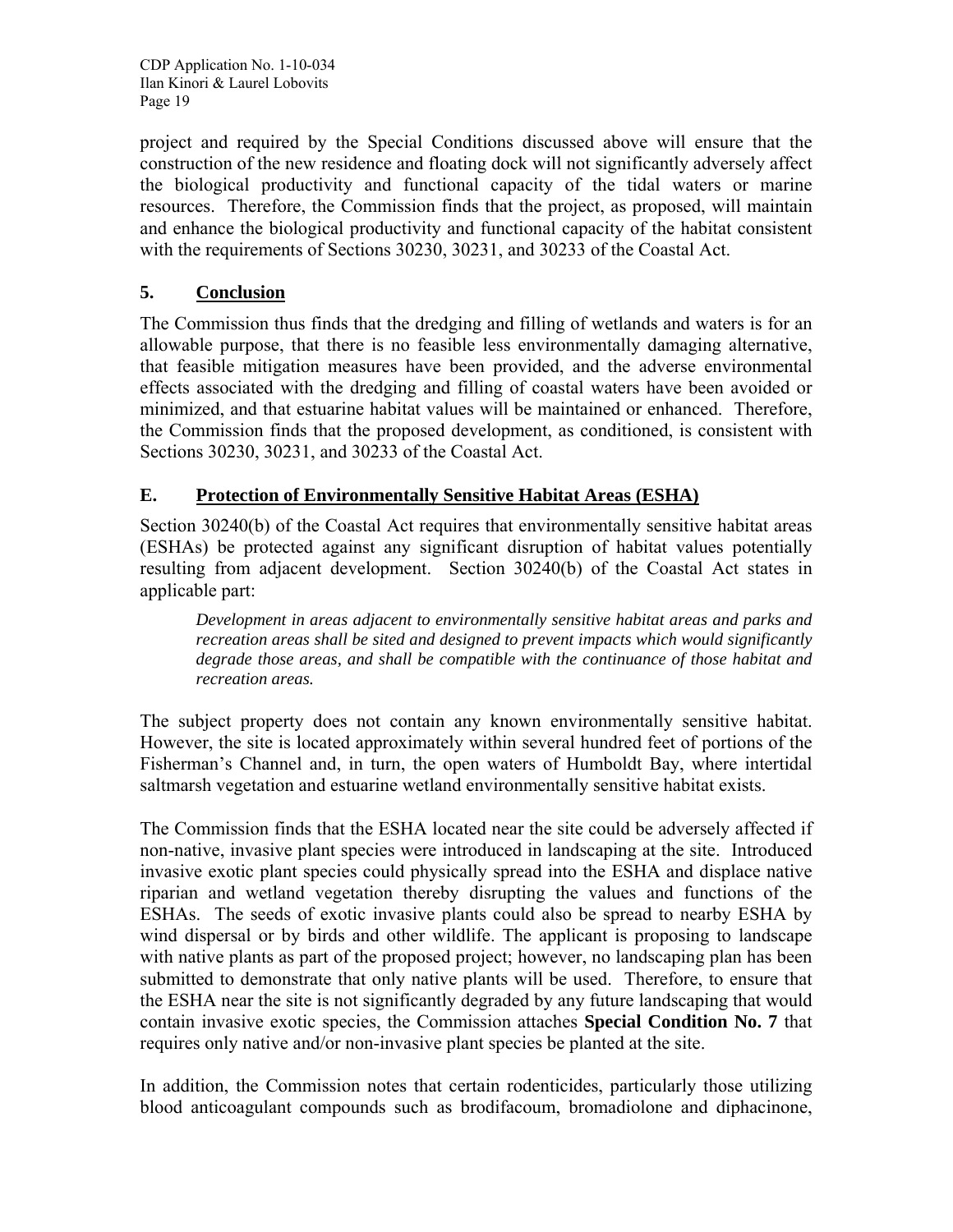have been found to poses significant primary and secondary risks to non-target wildlife present in urban and urban/wildland interface areas. As these target species are preyed upon by raptors or other environmentally sensitive predators and scavengers, the pest control compounds can bio-accumulate in the animals that have consumed the rodents to concentrations toxic to the ingesting non-target species. To avoid this potential cumulative impact to environmentally sensitive wildlife species, Special Condition No. 7 contains a prohibition on the use of such anticoagulant-based rodenticides.

As discussed above in Finding IV-D, Fisherman's Channel and other portions of Humboldt Bay support threatened and endangered anadromous salmon species and longfin smelt, as well as a large variety of other fish species. The development will require the installation of two piles to secure the new floating dock. Pile-driving generates hydroacoustic pressure impulses and particle velocities that can cause effects on fish ranging from altered behavior, hearing loss, and tissue injuries to immediate mortality. In recent years, fish kills from pile driving have been noted on both coasts and have resulted in unforeseen impacts to sensitive fishery resources. Therefore, **Special Condition No. 4**-**f** requires that the new piles used to support the floating dock be driven in using a vibratory hammer rather than a traditional pile driving device that could lead to acoustic impacts to marine resources inhabiting the canals.

With the mitigation measures discussed above, which are designed to minimize any potential impacts to the adjacent environmentally sensitive habitat area, the project as conditioned will not significantly degrade adjacent ESHA and will be compatible with the continuance of the habitat area. Therefore, the Commission finds that the project as conditioned is consistent with Section 30240(b) of the Coastal Act.

# **F. Visual Resources**

Section 30251 of the Coastal Act states that the scenic and visual qualities of coastal areas shall be considered and protected as a resource of public importance, and requires in applicable part that permitted development be sited and designed to protect views to and along the ocean and scenic coastal areas, to minimize the alteration of natural land forms, and to be visually compatible with the character of surrounding areas.

The proposed single-family residence is located in a densely developed residential area. No public views of the Bay or shoreline are afforded through the property. Expansive public views of Humboldt Bay are available for motorists approximately 100 feet down the road from Buhne Drive where the view of the Bay is unobstructed by any intervening development. In addition, one can park along the Buhne Drive and walk out onto the adjoining dunes to view the Bay. The dunes are open and available for public access use. Therefore, the proposed development would not have a significant adverse impact on views to or along the shoreline as seen from publicly-accessible vantage points along the Herring Avenue.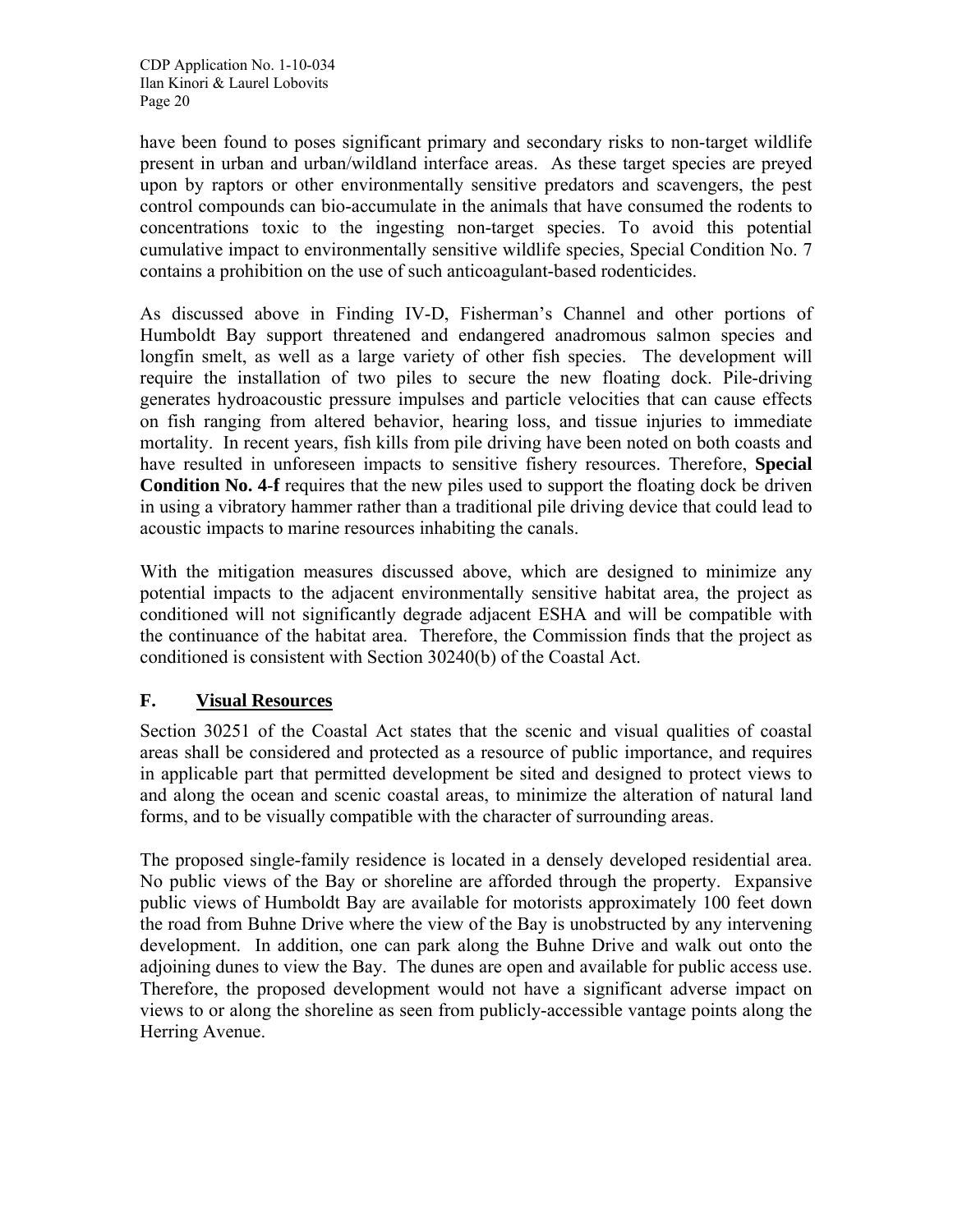As the site is relatively flat and does not require significant grading that would change the basic topography of the site, the project would minimize the alteration of natural landforms.

The proposed residence would be visible from Herring Avenue, from the tidal channel within the interior of the subdivision, and to some degree from the Fisherman's Channel off of Humboldt Bay. Thus, the Commission must consider whether the proposed development would be compatible with the character of the surrounding area. The character of the King Salmon area is largely defined by its bayshore setting and predominantly single-family residential composition. Although the development pattern is very compact, consisting primarily of rows of 25-foor-wide by 125-foot-deep lots clustered along a series of narrow, non-through streets, the overall nighttime character of the area in terms of outside illumination is largely suburban in nature, with very little exterior lighting evident. As a result, with the exception of nominally shielded street lighting along the main collector street Buhne Drive and security lighting within the parking areas of several of the commercial properties within the community, King Salmon does not presently have pronounced problems with glare from external nighttime lighting that many communities of similar size and density currently experience.

Accordingly, to prevent the cumulative impacts of glare to the visual resources of the area, the Commission attaches **Special Condition No. 8**. Special Condition No. 8 requires that all exterior lighting be low-wattage, and downcast shielded such that no glare would be directed beyond the bounds of the property or into adjoining coastal waters, where such illumination could be back-reflected onto cloud cover.

With respect to compatibility with the character of buildings within the area surrounding the project site, the community consists of a diversity of architectural styles and sizes of residences ranging from small cabins and manufactured homes to larger two and even a few three-story homes. The proposed two-story residence with its metal roof and cedar shingle siding will be of similar size, scale, and architectural style to some of the other development in this neighborhood of diverse structures. Thus, the project will also be visually compatible with the residential character of the surrounding area.

Therefore, the project, as conditioned, will be consistent with Section 30251, as the project will not adversely affect views to or along the coast, result in major landform alteration, or be incompatible with the character of the surrounding area.

# **G. Public Access**

Section 30210 of the Coastal Act requires that maximum public access shall be provided consistent with public safety needs and the need to protect natural resource areas from overuse. Section 30212 of the Coastal Act requires that access from the nearest public roadway to the shoreline be provided in new development projects except where it is inconsistent with public safety, military security, or protection of fragile coastal resources, or adequate access exists nearby. Section 30211 requires that development not interfere with the public's right to access gained by use or legislative authorization.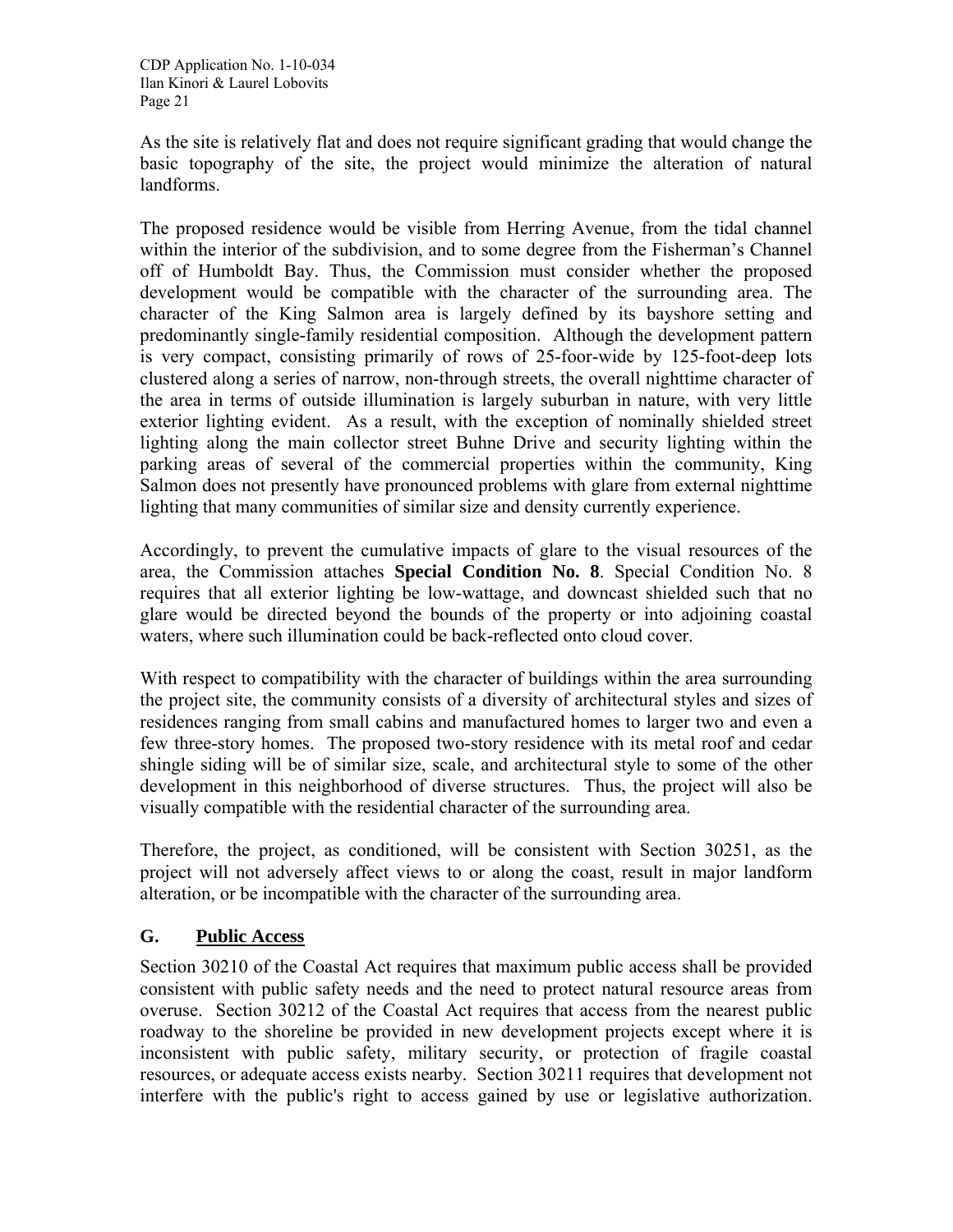Section 30214 of the Coastal Act provides that the public access policies of the Coastal Act shall be implemented in a manner that takes into account the capacity of the site and the fragility of natural resources in the area. In applying Sections 30210, 30211, 30212, and 30214, the Commission is also limited by the need to show that any denial of a permit application based on these sections, or any decision to grant a permit subject to special conditions requiring public access, is necessary to avoid or offset a project's adverse impact on existing or potential access.

The proposed project will not adversely affect public access. The project site does not front directly on Humboldt Bay, as it is separated from the Bay shoreline by Buhne Drive. As noted previously, the entire bay front of the subdivision, along the west side of Buhne Drive, is open and available for public access use. Although an interior tidal channel of the subdivision that connects to Humboldt Bay extends on to the property, no evidence has been presented to suggest that an implied dedication of a public access easement to or along the channel shoreline of the property has occurred. Therefore, the proposed project will not adversely affect any existing rights of access that may have been acquired through use, as no existing public access will be blocked by the proposed development.

Therefore, the Commission finds that the proposed project does not have any significant adverse effect on public access, and that the project as proposed without new public access is consistent with the requirements of Coastal Act Sections 30210, 30211, and 30212.

# **H. State Waters**

The project site is located in an area subject to the public trust. Therefore, to ensure that the applicant has the necessary authority to undertake all aspects of the project on these public lands, the Commission attaches **Special Condition No. 9**, which requires that the project be reviewed and where necessary approved by the State Lands Commission prior to the issuance of a permit.

#### **I. Other Agency Approvals**

The project, specifically, the new floating dock within the boating channel at the rear of the subject property, may require a Water Quality Certification (WQC) or other approval from the North Coast Regional Water Quality Control Board pursuant to the Clean Water Act and/or the Porter-Cologne Water Quality Act. In addition, portions of the project require review and approval by the Humboldt Bay Harbor, Recreation, & Conservation District (as discussed above) and/or the U.S. Army Corps of Engineers (Corps) (pursuant to Section 404 of the Federal Clean Water Act).

Pursuant to the Federal Coastal Zone Management Act, any permit issued by a federal agency for activities that affect the coastal zone must be consistent with the coastal zone management program for that state. Under agreements between the Coastal Commission and the Corps, the Corps will not issue a permit until the Coastal Commission approves a federal consistency certification for the project or approves a permit. To ensure that the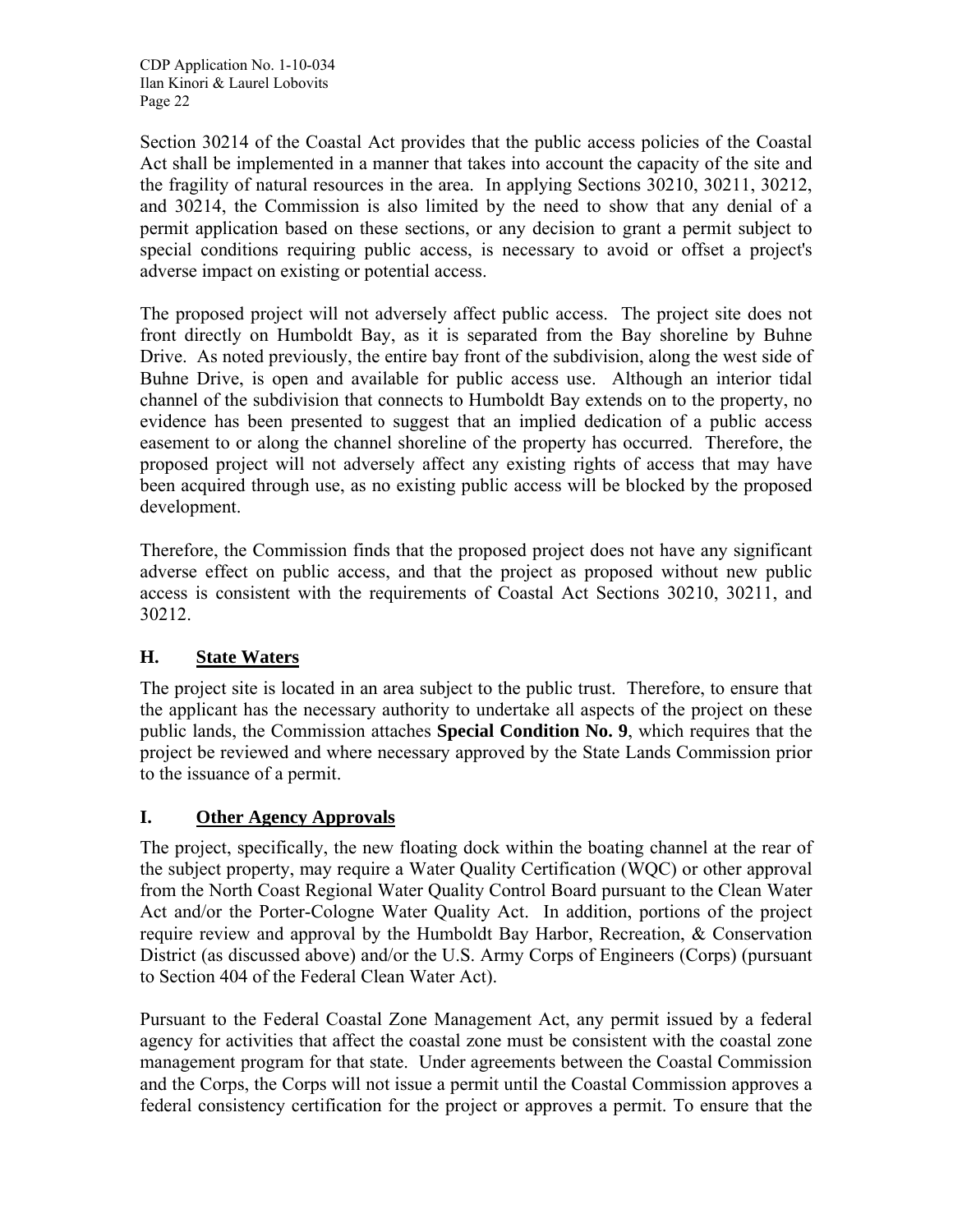project ultimately approved by the Board, the District, and the Corps is the same as the project authorized herein, the Commission attaches **Special Condition Nos. 10-12** requiring the applicants to submit to the Executive Director evidence of these other agency approvals of the project prior to permit issuance or prior to commencement of construction of the new floating dock. The conditions require that any project changes resulting from these other agency approvals not be incorporated into the project until the applicant obtains any necessary amendments to this coastal development permit.

# **J. California Environmental Quality Act**

Humboldt County served as the lead agency for the project, in its processing Notice of Merger & Determination of Status Nos. NOM-09-19/DS-09-31. The County found the project to be categorically exempt from environmental review pursuant to Section 15305 of the CEQA Guidelines.

Section 13096 of the Commission's administrative regulations requires Commission approval of coastal development permit applications to be supported by a finding showing the application, as modified by any conditions of approval, to be consistent with any applicable requirement of the California Environmental Quality Act (CEQA). Section  $21080.5(d)(2)(A)$  of CEQA prohibits a proposed development from being approved if there are feasible alternatives or feasible mitigation measures available, which would substantially lessen any significant adverse effect the proposed development may have on the environment.

The Commission incorporates its findings on conformity with the Chapter 3 policies of the Coastal Act at this point as if set forth in full. These findings address and respond to all public comments regarding potential significant adverse environmental effects of the project that were received prior to preparation of the staff report. As specifically discussed in these above findings, which are hereby incorporated by reference, mitigation measures that will minimize or avoid all significant adverse environmental impacts have been required. As conditioned, there are no other feasible alternatives or feasible mitigation measures available which would substantially lessen any significant adverse impacts which the activity may have on the environment. Therefore, the Commission finds that the proposed project can be found to be consistent with the requirements of the Coastal Act to conform to CEQA.

# **V. EXHIBITS**

- 1. Regional Location Map
- 2. Vicinity Map
- 3. Assessor's Parcel Map
- 4. Proposed Plot Plan
- 5. Proposed Elevations & Floor Plans
- 6. Proposed New Floating Dock Plans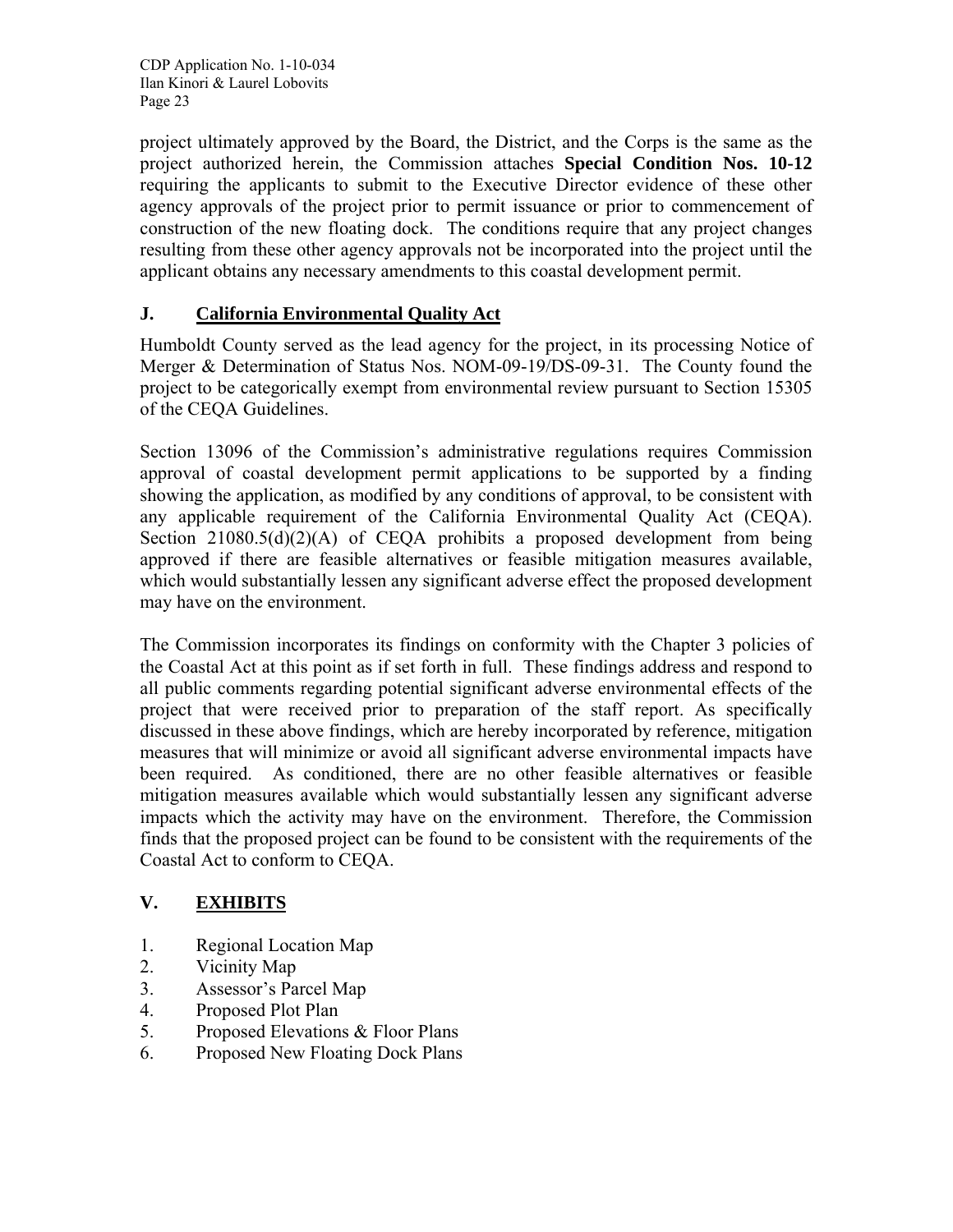# **APPENDIX A**

#### **STANDARD CONDITIONS:**

- 1. Notice of Receipt and Acknowledgment. The permit is not valid and development shall not commence until a copy of the permit, signed by the permittee or authorized agent, acknowledging receipt of the permit and acceptance of the terms and conditions, is returned to the Commission office.
- 2. Expiration. If development has not commenced, the permit will expire two years from the date on which the Commission voted on the application. Development shall be pursued in a diligent manner and completed in a reasonable period of time. Application for extension of the permit must be made prior to the expiration date.
- 3. Interpretation. Any questions of intent of interpretation of any condition will be resolved by the Executive Director or the Commission.
- 4. Assignment. The permit may be assigned to any qualified person, provided assignee files with the Commission an affidavit accepting all terms and conditions of the permit.
- 5. Terms and Conditions Run with the Land. These terms and conditions shall be perpetual, and it is the intention of the Commission and the permittee to bind all future owners and possessors of the subject property to the terms and conditions.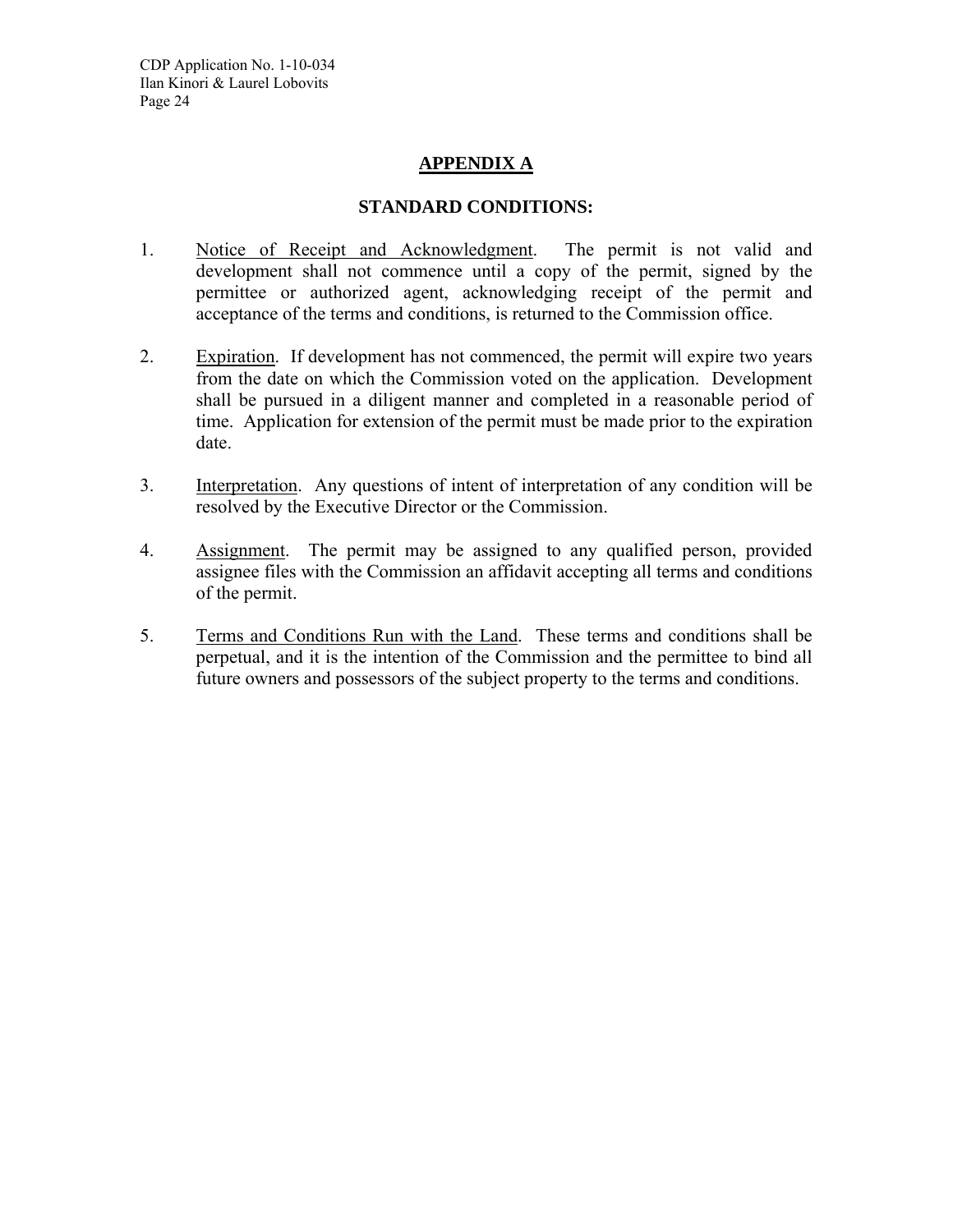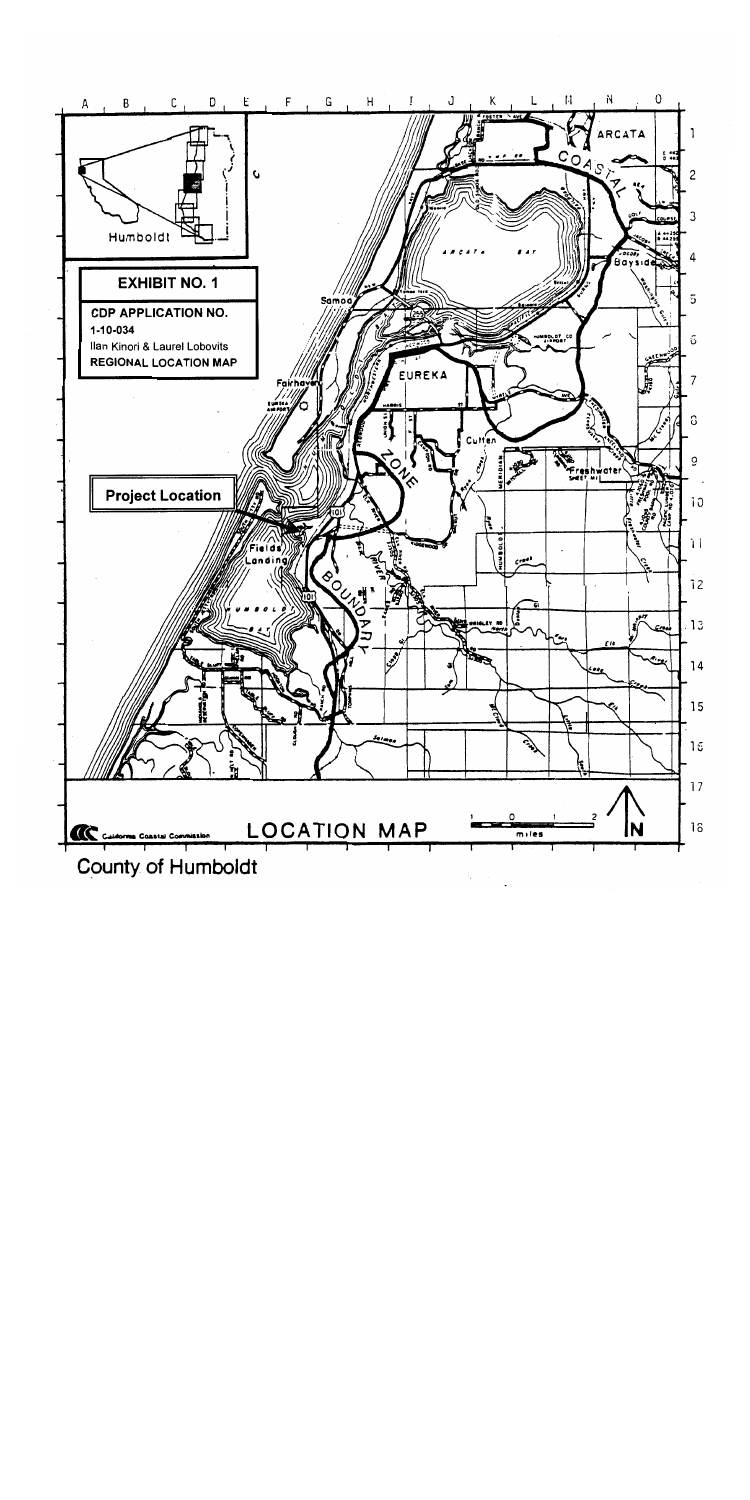Notes

Prit

# Google maps



| <b>EXHIBIT NO. 2</b>   |  |
|------------------------|--|
| <b>APPLICATION NO.</b> |  |
| $1 - 10 - 0.34$        |  |
| KINORI & LOBOVITS      |  |
| <b>VICINITY MAP</b>    |  |
|                        |  |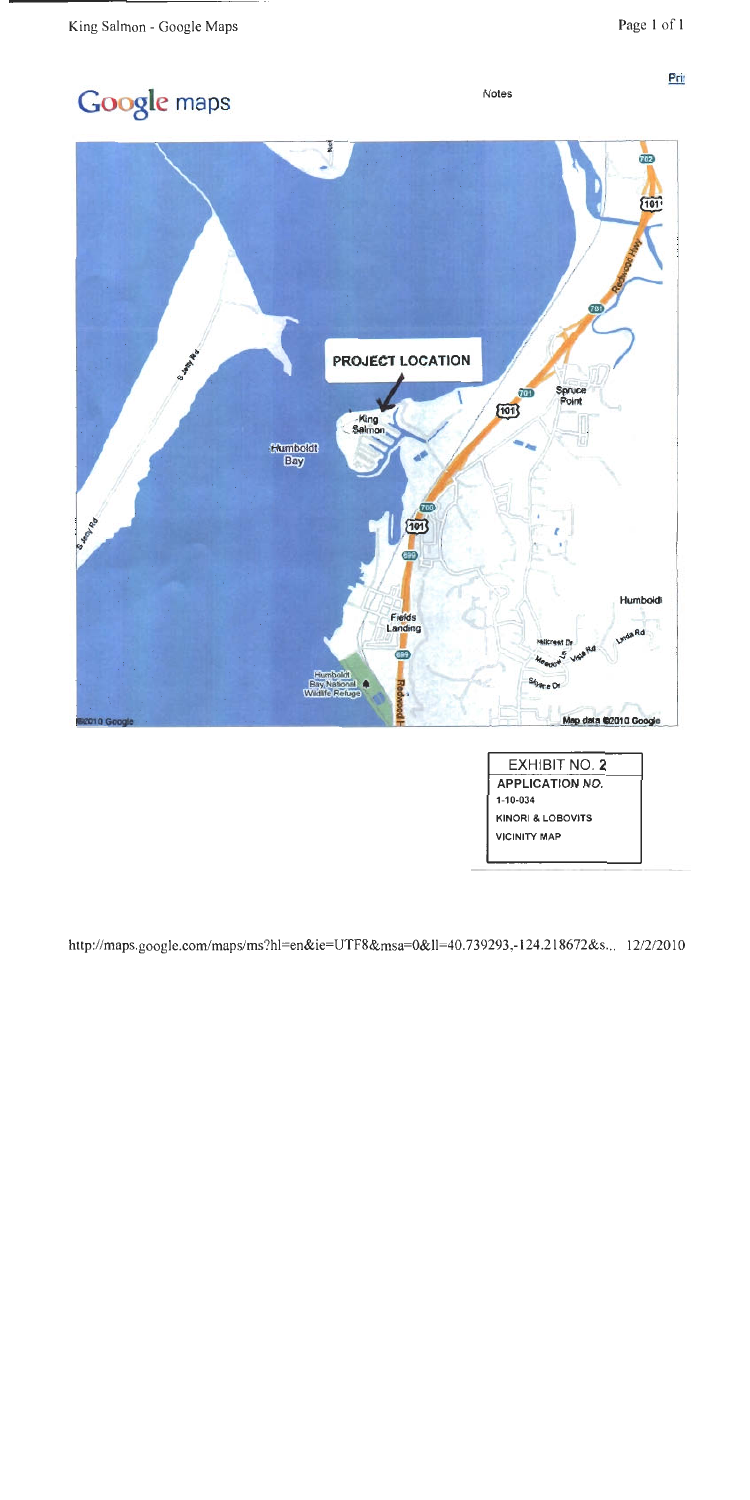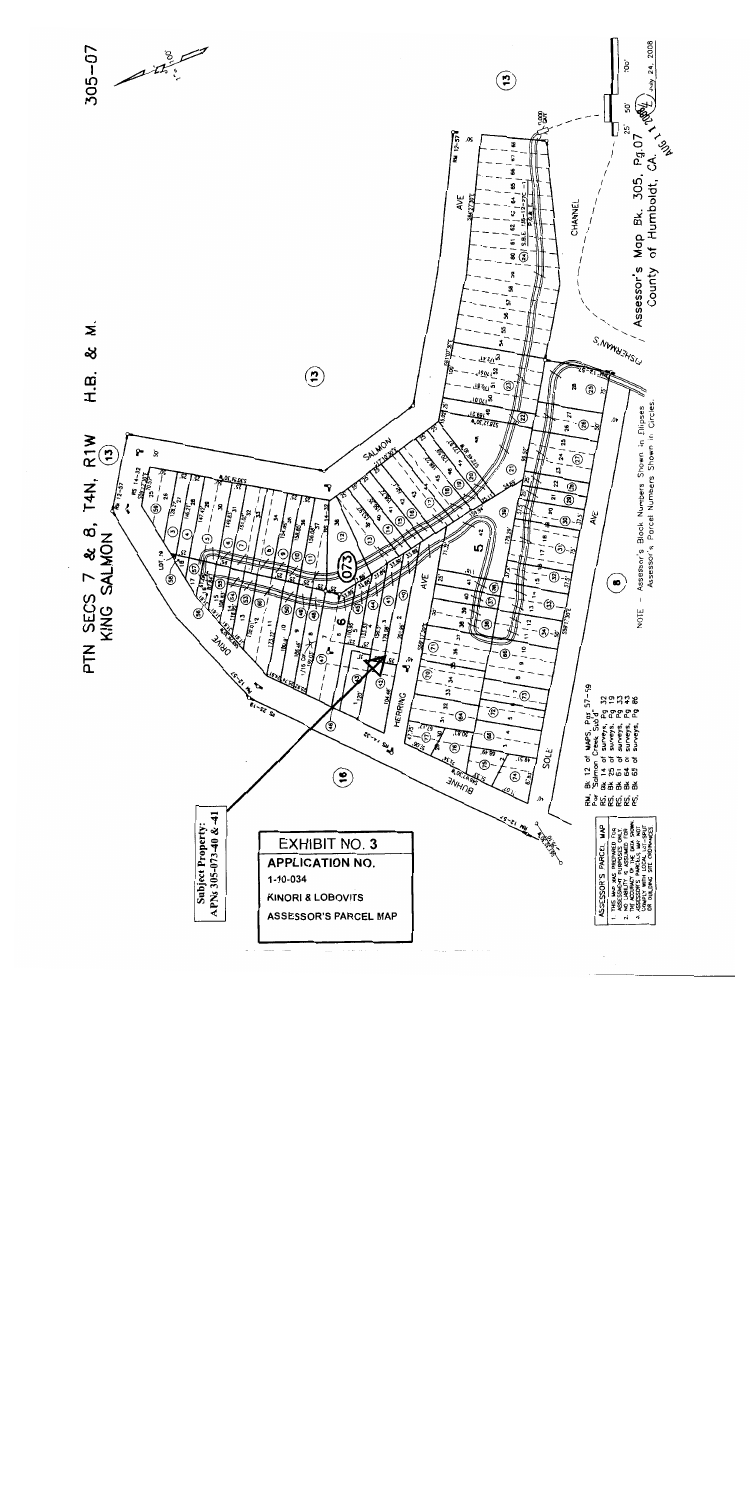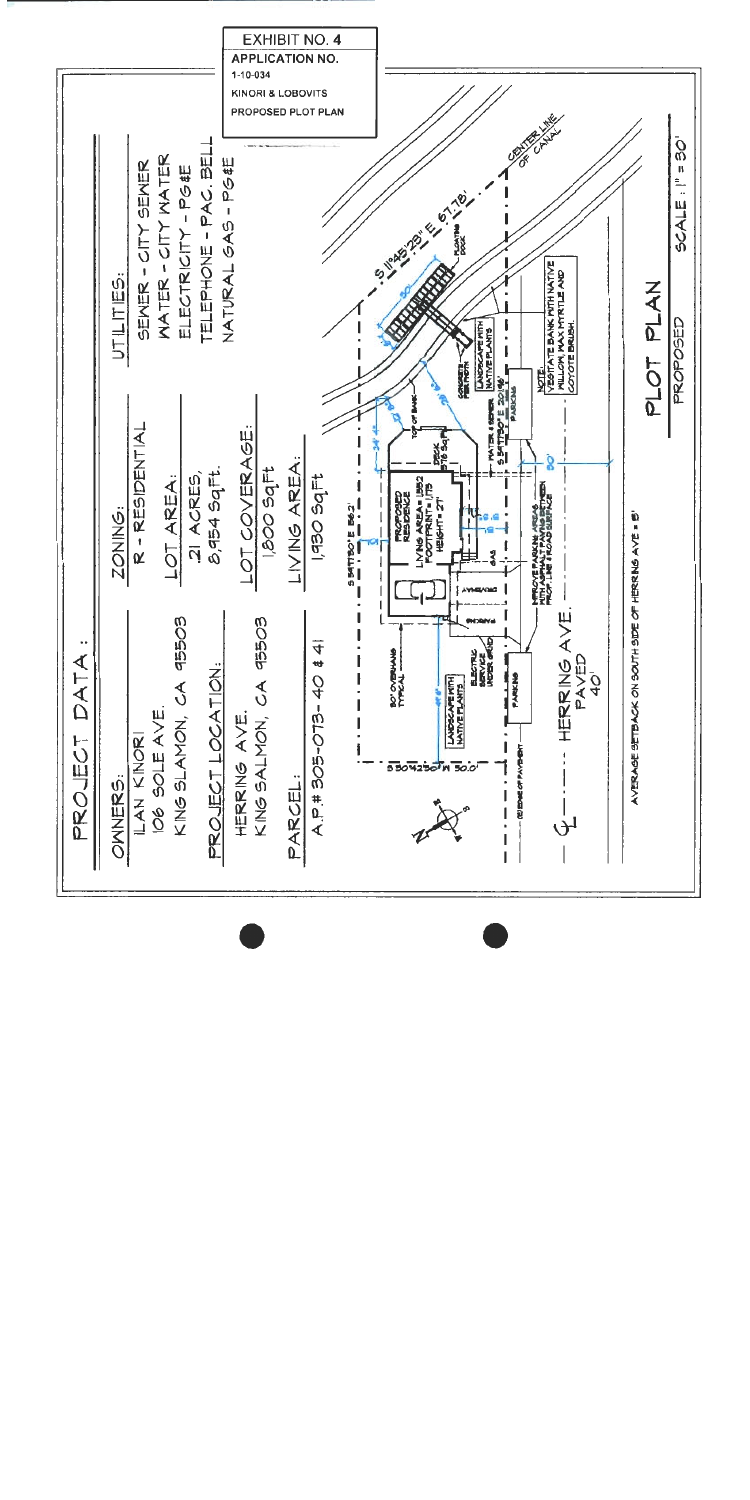![](_page_28_Figure_0.jpeg)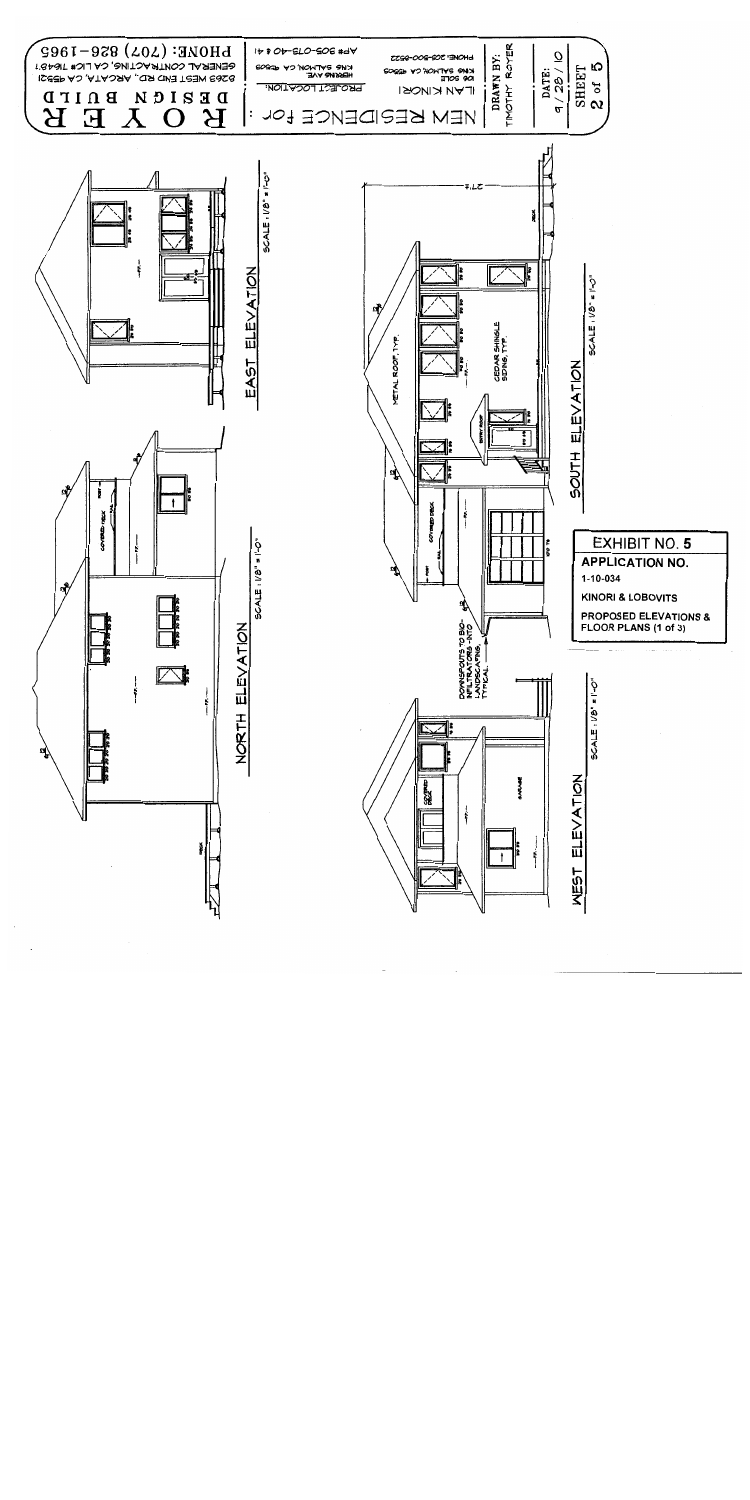![](_page_29_Figure_0.jpeg)

 $\overline{H}$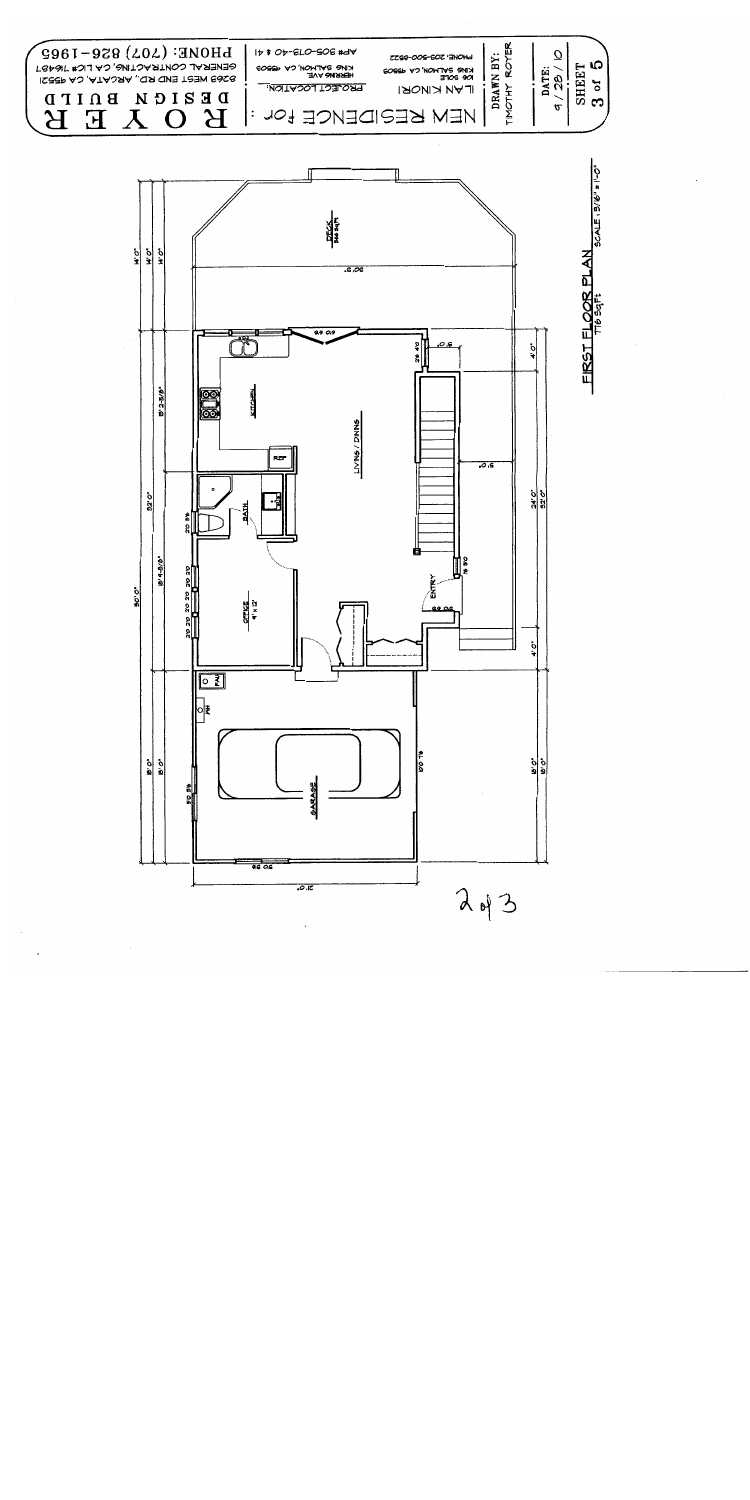![](_page_30_Figure_0.jpeg)

![](_page_30_Figure_1.jpeg)